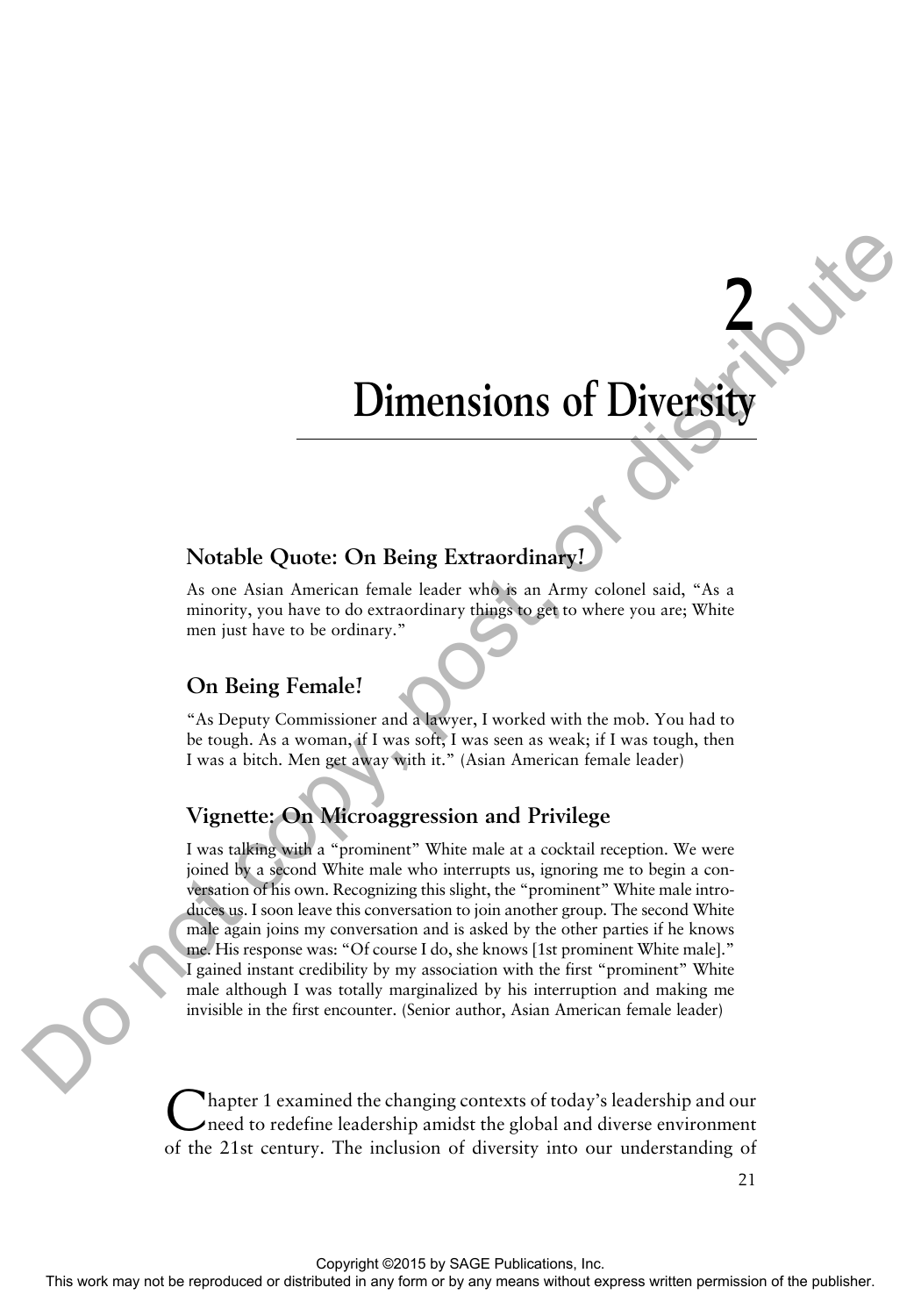leadership is central to this book using a difference framework. In this chapter, we merge the concepts and the literature in diversity and leadership. Attention to diversity is about valuing differences and inclusion of all groups. Attention to diversity, however, is not simply about representation of diverse leaders in the ranks of leadership. It is not simply about underrepresentation or affirmative action. Attention to diversity means paradigm shifts in our theories of leadership to be inclusive of all who may lead; it means incorporating how dimensions of diversity shape our understanding of leadership. It means attention to the perception and expectations of diverse leaders by members and to the interactive and reciprocal process between leaders and members who shape access, exercise, and appraisal of leadership.

Ultimately, diversity leadership is about what diverse leaders contribute to the exercise of leadership and about the diversity of contexts and members in which their leadership is embedded. Although leadership theories have evolved and reflect changing social contexts, they remain silent on issues of equity, diversity, and social justice. Diversity leadership is about how differences and inclusion are reflected in the paradigms used to define leadership and evaluate its effectiveness.

# **Culture and Ethnicity in Leadership**

Having a paradigm of diversity leadership enables leaders to develop culturally competent models for 21st century leadership that are characterized by new social contexts, rapid technological change, emerging global concerns, and changing population demographics. Many studies have pointed to the centrality of culture in affecting leader and follower behavior (Gertsner & Day, 1994; Hofstede, 2001; House, Hanges, Javidan, Dorfman, & Gupta, 2004; Triandis, 1995; Trompenaars & Hampden-Turner, 1998); most of these studies examine cross-cultural differences and variation across national origin and cultures. There is often a presumption of cultural homogeneity within countries and among its leaders and members. Many leadership and cross-cultural studies are designed to eliminate heterogeneity. proving Attention to a discrete in any form or distributed in any form or by any means and the publisher and the publisher and the publisher and the publisher and the publisher. The rest in a distributed in any form or by

The study of cultural values (Hofstede, 2001) and cultural variation in worldviews (Sowell, 1994; Sue, 1978) can provide insight into the challenges leaders face in new and changing contexts of contemporary times. This is what remains stable across contexts and carries over into leadership contexts. Worldviews are the overall perspectives from which one sees and interprets the world. They include a collection of beliefs or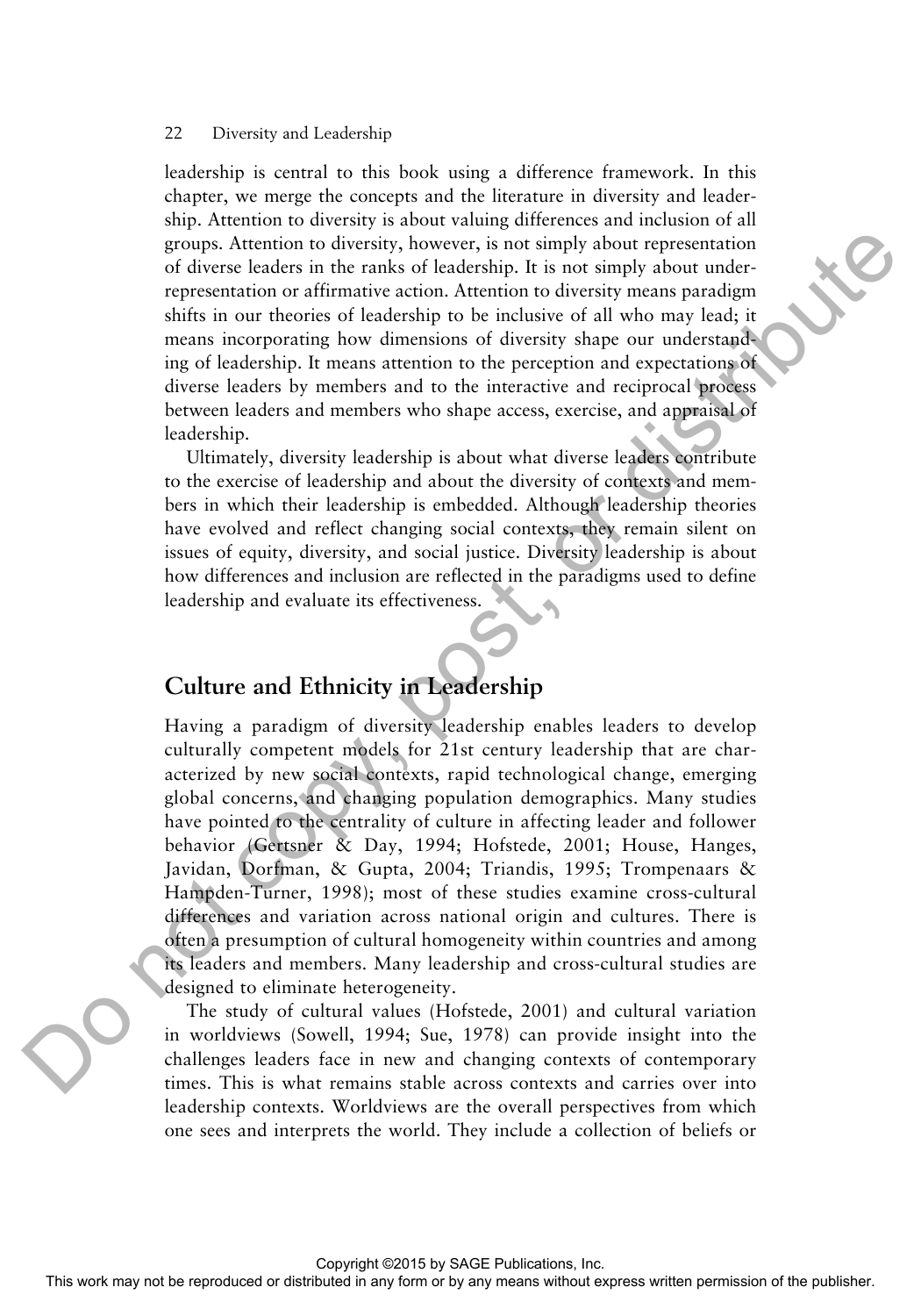value orientations about life and the universe and give meaning to life's purposes. Cultures have been found to vary in the patterns of relationships that are valued, encouraged, and appropriated to construct daily social interactions (Triandis, 1995). Five dimensions of worldviews, as described below, have been identified to define much of human activity, and in turn, what leaders do:

- Human Nature—Are people basically evil or are they basically good? Are they born with a Tabula Rasa or a mixture of good and evil? This influences how leaders view what they must do to lead. Do they need to prohibit or prevent the dark side from emerging or do they simply need to guide it?
- Relationship of People to the Environment—Are people subject to the forces of nature? Are life's goals to be in harmony with nature or to overcome the forces of nature? This influences social rules and organization structures that define such things as land ownership, property rights. What does progress mean? Do leaders approach change with a "conquer and destroy" mentality, or do they work on being in harmony with nature?
- Nature of Human Activity—Is human activity defined by one's Being or Doing? This will influence how leaders motivate their members? Do leaders base their solutions on who people are or what people must do? Or is human activity focused on where people are headed, such as Being-in-Becoming?
- Nature of Interpersonal Relationships—Are our social and leadership relationships lineal (hierarchical) or collateral (egalitarian) based? Are they individual or collective based? This will influence whether leaders emphasize the individual or group in defining incentives and whether they come from a position of authority or peer in their communications.
- Time Sense—Do people run their lives based on the past, present, or future? Do they respect history, live for the moment, or worry about the future? Is their sense of time fluid or fixed? This can influence how leaders schedule meetings, whether they emphasize being on time for meetings, and how planning occurs.

Different cultures and societies show different profiles in their worldviews with distinct profiles between Western and Eastern societies typically emerging; however, diversity remains among subgroups and individuals. In particular, the dimension of Individualism versus Collectivism has often aligned with Democratic versus Communist political regimes and with Western versus Eastern countries, respectively. Becoming versus Doing has also distinguished Eastern versus Western views of human activity; the notion of being includes that of "staying with" or being attuned to oneself. An emphasis on *Being* as a worldview is reflected as: **"**It's enough to just **'**be.'" It's not necessary to accomplish great things in life to feel your life has been worthwhile. An emphasis on *Becoming* as a worldview is reflected as follows: "The main purpose for being placed on this earth is for one's own inner development." An emphasis on *Doing* as a worldview The maximized or the matrix of the reproduced or distributed in any form or by any means with the reproduced or distributed in any form or by any means with the matrix of the publisher. This work means we consider the pub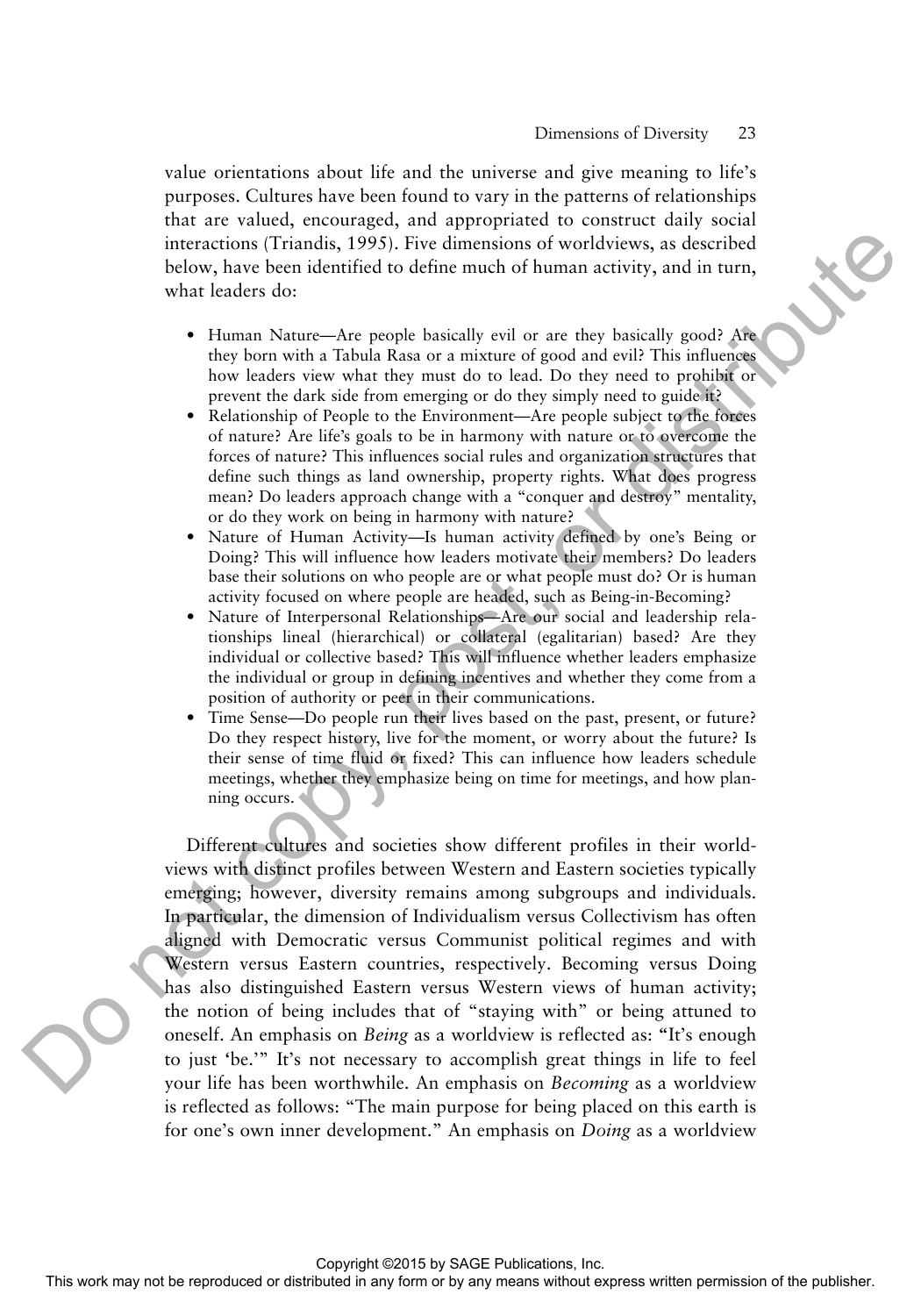is reflected as follows: **"**If people work hard and apply themselves fully, their efforts will be rewarded. What a person accomplishes is a measure of his or her worth." The Asian learner is internal with a worldview emphasis on "to be" but is external in his or her learning outcomes to be altruistic. This contrasts with the Western learner who is external with a worldview emphasis on "to do," but is internal in his or her learning outcome to gain knowledge. Do leaders base their solutions on who people are or what people must do? Or is human activity focused on where people are headed, such as Being-in-Becoming.

Eastern views tend to be associated with lineal (hierarchical) relationships over collateral (egalitarian) ones. Following WWII, leadership theorists began to study effectiveness of democratic versus autocratic versus laissez-faire styles of leadership; this interest correlated with the autocratic leadership styles of political dictatorships of the times. As we progress in the 21st century, leadership theorists [in Western countries] now focus on the need to shift from democratic versus autocratic styles (studied post WWII) toward democratic versus collective styles of leadership (Allen et al., 2010), while those in Eastern countries ironically have found the need to move toward democratic styles of leadership. These cultural values and worldviews, in turn, have been associated with aspirational goals of leadership. While often viewed as opposites and dichotomous, we need to view them as continuous and differently. This shift from a good-bad dichotomy shifts to a difference perspective, and there is a regression to the mean by all parties. on "the be" his increased or distributed in any form or by any measure in a statistical computer or distributed in any form or but in a statistical control of the internal in this correlation or the properties are been pr

# **Cultural Values and Beliefs**

Cultural values and worldviews underlie the framework for the GLOBE studies (House et al., 2004), which are a set of comprehensive studies that examine culture and leadership. They draw on three theories—Implicit Leadership theory, which posits that implicit beliefs and assumptions distinguish effective leaders from ineffective leaders (Lord & Maher, 1991); Value Belief theory of culture, in which values and beliefs held by members of a culture influence the degree to which the behaviors of individuals, groups, and institutions within that culture are enacted (Hofstede, 2001; Triandis, 1995); and Implicit Motivation theory (McClelland, 1985), which suggests that the mix of motivational needs for achievement, authority and power, and affiliation characterize a leader's style.

The GLOBE studies found cultural variation in the leadership dimensions endorsed by leaders across 62 countries via a survey of 17,000 middle managers from 951 organizations in the food processing, finance, and telecommunications industries. The studies empirically established culturally based shared conceptions of leadership referred to as *C*ulturally Endorsed

Copyright ©2015 by SAGE Publications, Inc.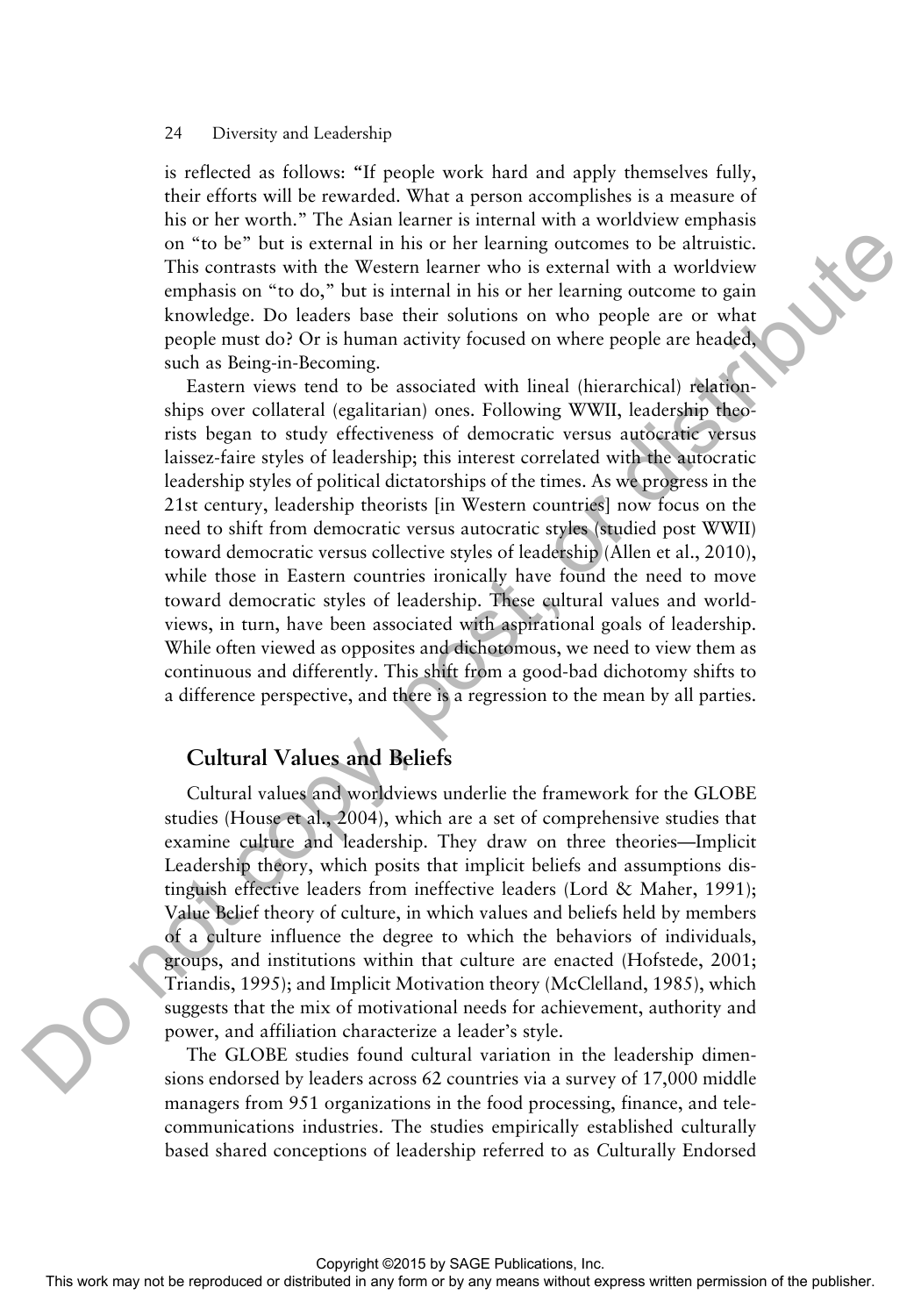Implicit Leadership Theory (CLT) dimensions of leadership that both facilitate and inhibit outstanding leadership; these were consolidated into six global leadership dimensions that contribute to outstanding leadership. These are implicit assumptions about leadership that drive both perception and behaviors of what is effective leadership. These dimensions, in turn, correlated with nine Cultural Orientation Value (COV) dimensions reflecting the association of organizational cultures and leadership styles with societal cultural values and practices.

Regional cluster CLT profiles were empirically derived to represent the content of a leadership belief system shared within a culture and prototypical leader behaviors and attributes endorsed by members within a culture. Cultural orientation values (COV) were found to meaningfully relate to the centrality of leadership attributes in these belief systems.

### **Cultural Variation: Implicit Leadership Theories**

While four of the six leadership dimensions on the Global Leadership and Organizational Behavior Effectiveness (GLOBE) studies were generally perceived as associated with effective leadership and two as impeding outstanding leadership, there was cultural variation in endorsing these leadership dimensions. Different countries have different profiles. The six CLT leadership dimensions representing classes of leader behavior (House et al., 2004, p. 46–48) include the following: These are inpulsion any means about the distributed with the distributed in the representation of the reproduced or distributed in any form or between the specific any means with a second or distributed in all produced or

- Charismatic/Value-Based—include visionary, inspirational, self-sacrificing, integrity, decisive, performance oriented behaviors, and was universally endorsed (perceived) as leading to effective leadership. This dimension is complex and multidimensional, including transformational, charismatic, authentic, and humanistic elements found in many leadership theories.
- Team-Oriented—include collaborative, team integration, diplomatic, not malevolent, and administratively competent behaviors. This dimension was strongly correlated with charismatic/value-based leadership and also universally endorsed. It also reflects dimensions cited by Rost (1991) about 21st century leadership skills.
- Participative—include not autocratic, and participative behaviors. This and humane-oriented dimensions are generally viewed positively but show significant variability across cultures.
- Autonomous—include individualistic, independent, autonomous, and unique behaviors. This and the self-protective dimension are generally viewed as neutral or negative but show significant variability across cultures. It characterizes collectivistic elements.
- Humane—modesty, compassionate, and humane oriented. It is associated with many Eastern societies and religions.
- Self-Protective Leadership—include self-centered, status conscious, conflict inducer, face saver, and procedural behavior. Leaders on this dimension were

Copyright ©2015 by SAGE Publications, Inc.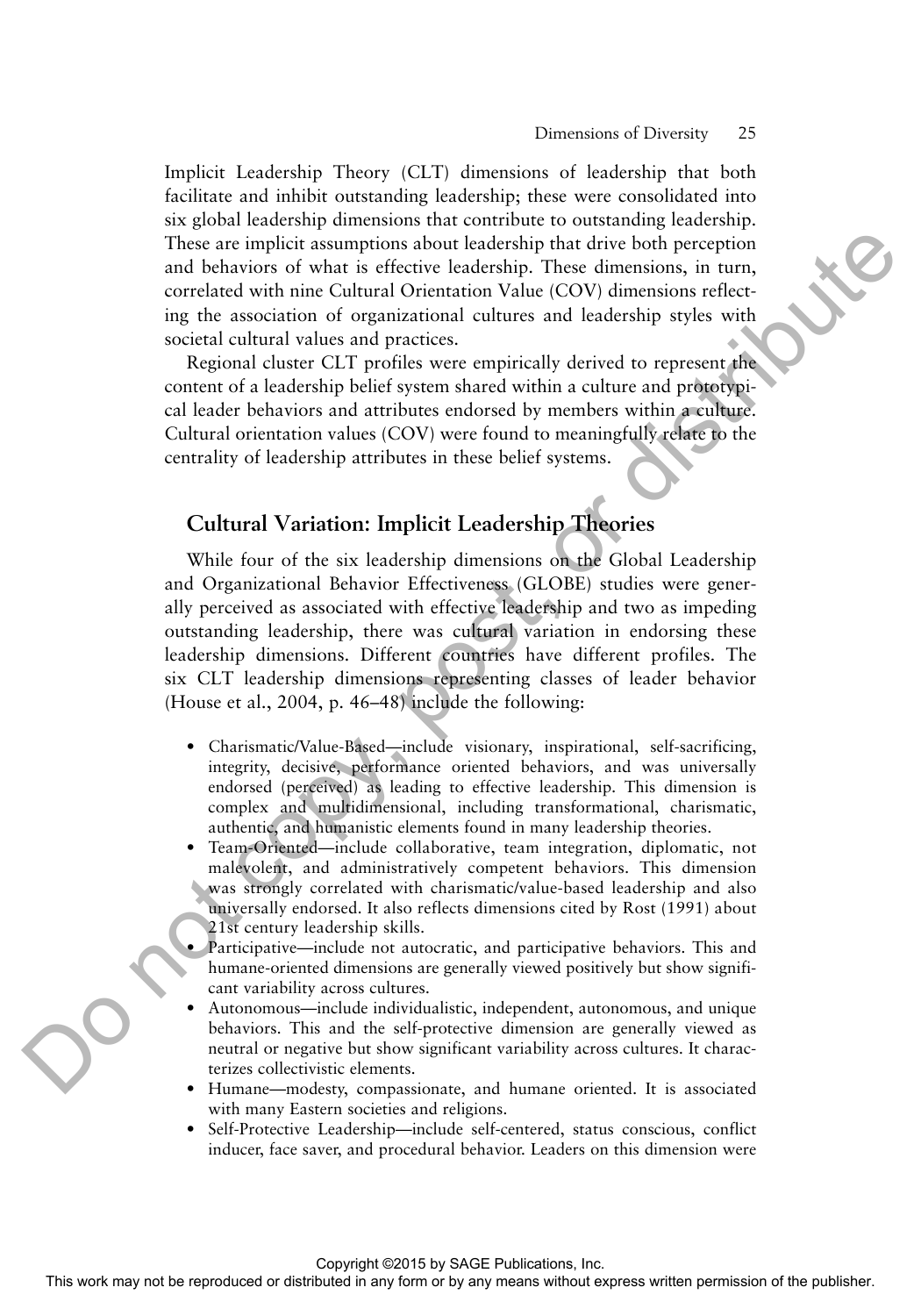perceived as loners, asocial, noncooperative, and irritable and were universally perceived as negatively associated with effective leadership.

CLT leadership ratings on the GLOBE studies aligned with national indices of economic health and achievement as measures of effectiveness. This macro level analysis of leadership dimensions reinforces the importance of national character correlating with leadership styles.

The nine COV dimensions reflecting societal cultural values and practices showed cultural variation across countries and regional clusters in the degree to which these cultural value dimensions contribute toward each CLT dimension (House et al., 2004, p. 30). In general, COV values but not practices were related to CLT leadership dimensions. This suggests that members perceive and expect of their leaders behaviors that align with their cultural values, not with what they do. The nine COV dimensions include the following: CT is also the repressed or distributed or distributed or distributed in any form or be reproduced to the reproduced or by any means we are the publisher. This means we are the reproduced or by any form or by any form of

- Performance Orientation—degree to which a collective encourages and rewards group members for performance improvement and excellence.
- Assertiveness—degree to which individuals are assertive, confrontational, and aggressive in their relationships with others.
- Future Orientation—extent to which individuals engage in future oriented behaviors such as delaying gratification, planning, and investing in the future.
- Humane Orientation—degree to which a collective encourages and rewards individuals for being fair, altruistic, generous, caring, and kind to others.
- Institutional Collectivism—degree to which organizational and societal institutional practices encourage and reward collective distribution of resources and collective action.
- In-Group Collectivism—degree to which individuals express pride, loyalty, and cohesiveness in their organizations or families.
- Gender Egalitarianism—degree to which a collective minimizes gender inequality.
- Power Distance—degree to which members of a collective expect power to be distributed equally (CEO of Mattel met with employees in the cafeteria to decrease power distance; this would not work in Malaysia where expectations of a leader prototype is high power distance).

• Uncertainty Avoidance—extent to which a society, organization, or group relies on social norms, rules, and procedures to alleviate unpredictability of future events.

### **Cross-Cultural Versus Diverse**

While culturally based conceptions of leadership are important to diversity and leadership, we need to differentiate between cross-cultural studies and diversity studies. There are several limitations from a diversity perspective. The GLOBE studies do not measure leader behavior. While the GLOBE studies are valuable as cross-cultural studies demonstrating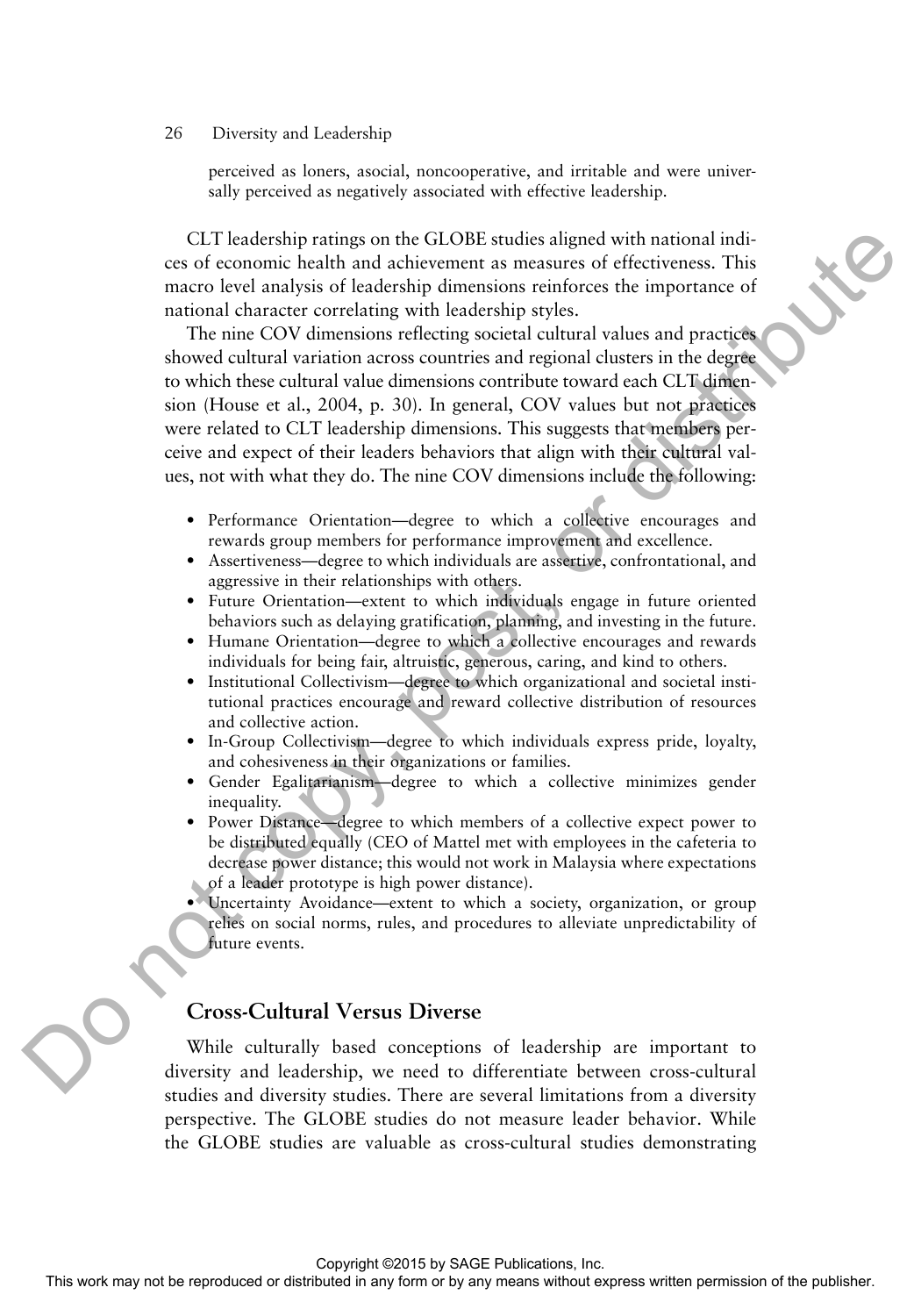cultural variation, they do not examine subgroup profiles within countries, such as diversity, and do not distinguish how differences among subgroups affect perception and expectations of leaders when they are not prototypic.

In fact, the methodology minimize diversity and within country variability by excluding multinational organizations from the samples and sampling only leaders from the dominant subculture "in order to predict national level behaviors." The GLOBE studies were silent on demographics of race, ethnicity, age, and educational levels of the leaders; racial/ethnic composition of the organizations that they lead; or demographics of the researchers collecting the data. Items that showed semantic variation across countries were deleted from the final survey. In short, while examining cross-cultural variation of leadership and the cultural values and beliefs that correlate with leadership dimensions and effectiveness at a macro level on leadership styles of organizations and countries, the GLOBE studies do not address diversity or its influence on individual leadership behavior.

Cross-cultural studies compare differences between societies and countries while diversity often compares differences within countries. The latter includes issues of power, privilege, and equity important to diverse groups within a country or culture. Often, those subgroups with less privilege, which are in the minority, who share struggles from oppression have a sense of commonality and affinity among its members. These differences could be based on race, ethnicity, gender, and so forth. For example, Hickman (2010) observes resistance often expressed by Whites when differences and multiculturalism are discussed presumably on the basis of perceived differences. He suggests reframing a cooking project to promote diversity within a corporation. Instead of asking for "ethnic recipes to reflect your heritage" that might raise resistance among Whites, he suggests asking for "family recipes from all employees" to make Whites feel included. What is missed in this suggestion is the mistaken assumption that Whites do not have an ethnicity or culture. In a society that privileges Whites over non-Whites, this suggestion minimizes the expectation of difference and fails to recognize that non-White or ethnic minorities may perceive "family recipes" as reflecting "only mainstream recipes" and feel excluded. It's like saying "all American" while excluding those who do "not look all American." In this work may not be reproduced or distributed distributed in any form or by any means with the reproduced  $\sim$  the reproduced in any means when the state is not be reproduced that the publisher, are all elements and c

**Diversity and Leadership** 

In addition to the centrality of culture and ethnicity in leadership as demonstrated by the GLOBE studies, we also focus on the centrality of diversity in leadership given the changing demographics both locally and

Copyright ©2015 by SAGE Publications, Inc.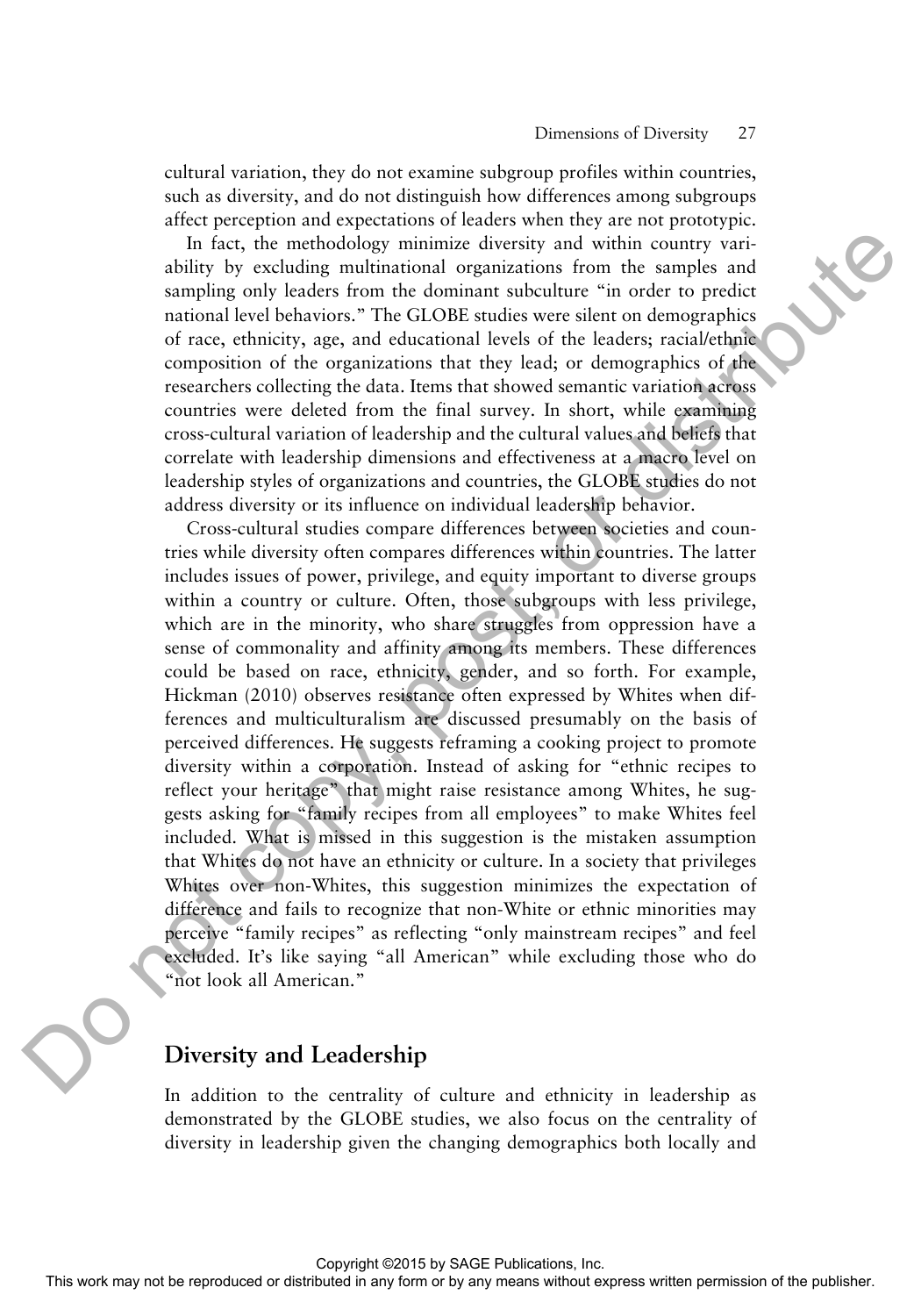globally. This focus is based on evidence within the multicultural literature organized around reflecting principles of diversity and include: inclusiveness, cultural competence, and difference.

### **Inclusiveness**

The changing North American demographic context calls into question the relevance of leadership research that have not been inclusive of ethnic and racial groups. For example, the American Psychological Association (APA) maintains that the purpose of the association shall be to advance psychology as a science and profession and as a means of promoting health and human welfare. Until about 40 years ago, the mission appeared to be limited to a White population as references to African Americans, Asian Americans, American Indians and Alaska Natives, Hispanics, Pacific Islanders, and Puerto Ricans were almost absent from the psychological literature; in fact, the words *culture* and *ethnic* were rarely used in psychological textbooks. About 40 years ago, ethnic minority and international psychologists began questioning what APA meant about *human* and to whom the vast body of psychological knowledge was applied. America's ethnic minority psychologists, and those from other countries as well as a small handful of North American psychologists, argued that American psychology was not inclusive of what constitutes the world's population; they claimed that then current findings were biased, limited to studies involving college and university students and laboratory animals, and therefore not generalizable to all humans. **The charging North American demographic context cells into question<br>and racial groups.** For exertable, the American Psychological Association<br>(APA) mointances that has been proposed of the susciention of the the publishe

Similarly, leadership research fostered a research agenda that was ethnocentric and bound by time and place of White, middle class, and North American perspectives (Cassell & Jacobs, 1987). How well prepared will leaders be to lead organizations with a diverse workforce serving a diverse population? How will these leaders culturally resonant with the lifeways and thoughtways of culturally unique populations? Changing demographics will press the field toward the full consideration of diversity in ways that are inclusive (Trimble, 2013).

All groups within an organization and society ought to have a voice and be included in the decision making of the organization, although not necessarily to the same degree. At the same time, diverse leaders from all dimensions should have the potential to access positions of leadership and to exercise their leadership without bias that derives from stereotypic expectations based on their social identities. Inclusiveness is an affirmation and respect for all, which presumes that leaders and organizations will become

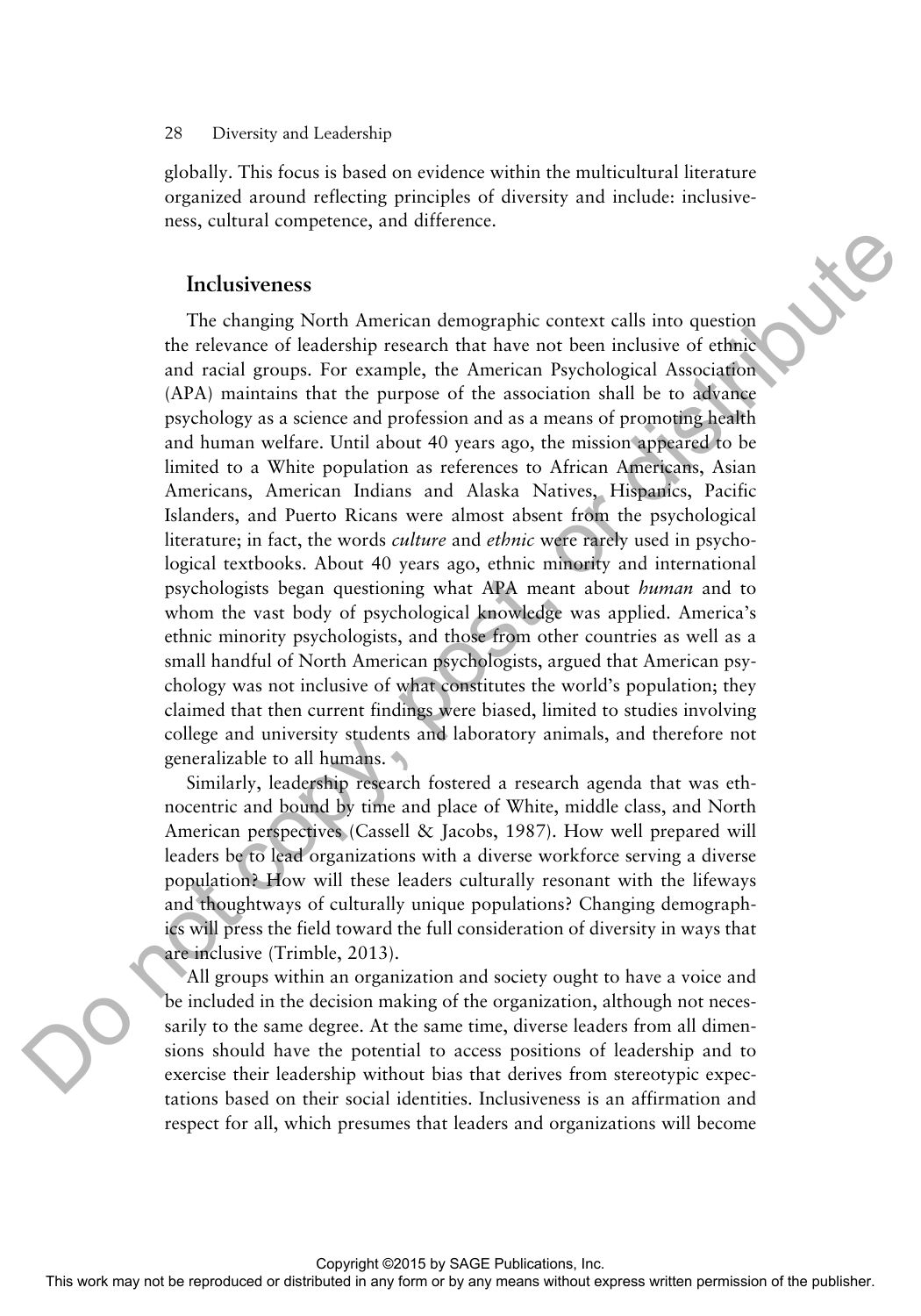culturally competent to deal with all groups fairly and be responsive to their needs as part of the goals of the organization.

### **Cultural Competence and Sensitivity**

What does it take for a leader to be culturally competent and sensitive? How can diversity leadership research and practice be culturally competent and sensitive? Connerley and Pedersen (2005) use a Knowledge-Skills-Awareness model of learning to examine leadership in a diverse and multicultural environment. The model emphasizes that (1) *Knowledge* implies that one's thoughts and behaviors can be inconsistent and people may be unaware of their inconsistencies; (2) *Skills* mean that one should be prepared to practice the skills necessary to attain cultural sensitivity and competence; and (3) *Awareness* means that leaders should be conscious of their reactions to people who are culturally different from them. They make the case for diversity in business and industry, including the need for multicultural skills, and the importance of the journey, to develop these competencies to become culturally competent and sensitive. All three components of awareness, knowledge, and skill are required for a balanced perspective of competence; emphasizing one over the other can dilute the overall competency goal. It is consistent with diversity training in the development of an organization's workforce. Cultural Competience and Sensitivity<br>
Who can distribute the formal group of a channel group contractive competer<br>
and statistic<sup>2</sup> Conneiley and detection (2005) use a Koowledge-Silific Assume the representation of the p

Moritsugu (1999) offers a more general definition where he maintains that it is "the knowledge and understanding of a specific culture that enables an individual to effectively communicate and function within that culture. This usually entails knowledge of language and meta-language, values, and customs, and symbols and worldviews" [of a specific culture] (p. 62). The emphasis here is on *knowledge* and *understanding.* Emphasizing *skills* and *knowledge* in the context of leadership and diversity acknowledges that multiculturalism is generic to a genuine and realistic understanding of human behavior in all [contexts] and communication. Culturally informed practices can be likened to a bridge that helps transcend the gulf or the chasm of differences in practices, expectations, and modes of communication that separate persons whose backgrounds and outlooks have been molded by their respective cultures.

There are numerous definitions and explanations of the terms cultural competence and cultural sensitivity. At a general level, competence is a state where one is psychologically and physically adequate and has sufficient knowledge, judgment, skills, or strengths. Sensitivity is the capacity of a person to respond psychologically and attend to changes in his or her

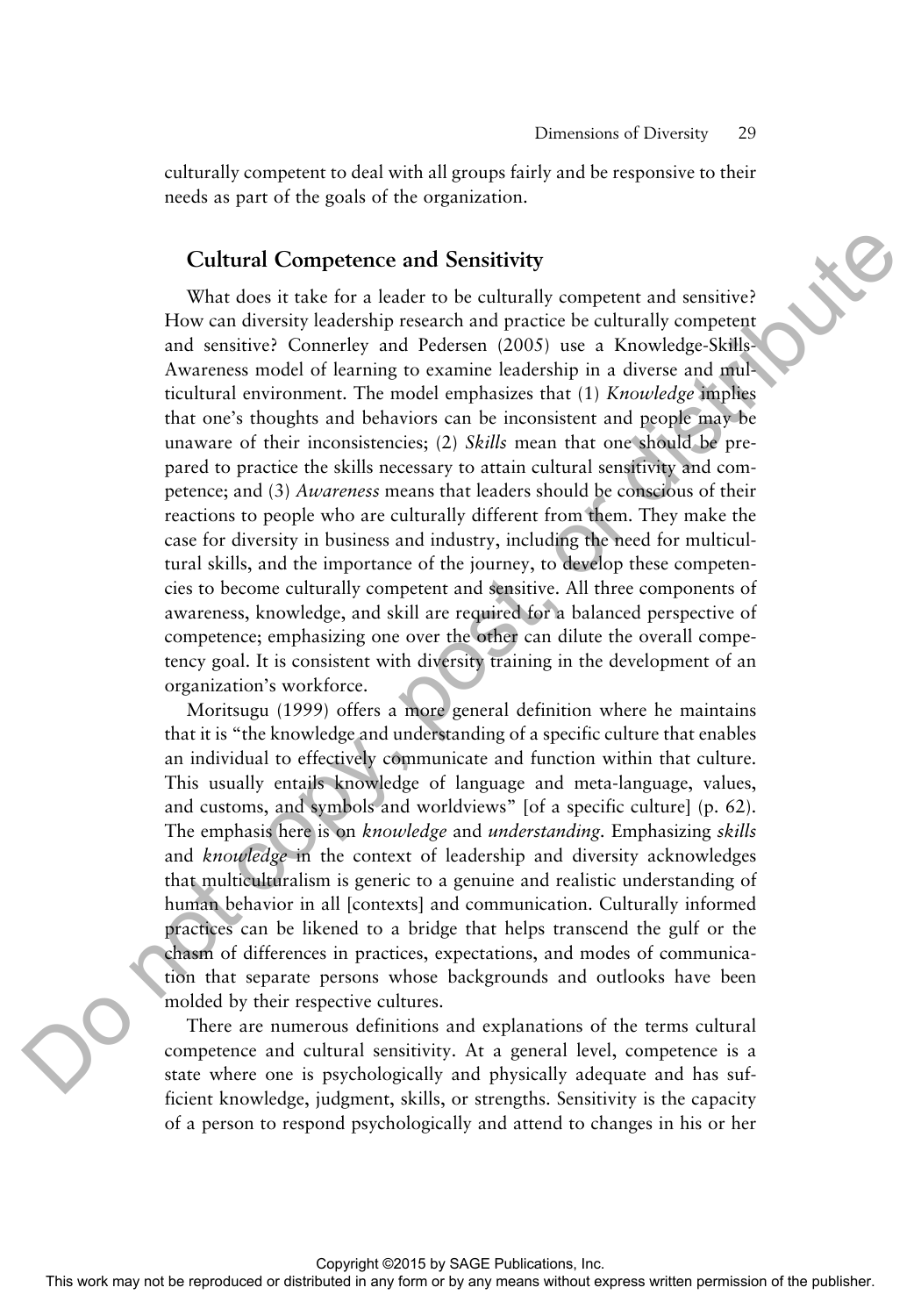interpersonal or social relationships. When *cultural* is added to these terms, it addresses a gap when differences between individuals or groups are present. Orlandi (1992) defines cultural competence as "a set of academic and interpersonal skills that allow individuals to increase their understanding and appreciation of cultural differences and similarities within, among, and between groups" (p. vi). He continues by drawing attention to one's "willingness and ability to draw on community-based values, traditions, and customs and to work with knowledgeable persons of and from the community in developing focused interventions, communications, and other supports" (p. vi). The key words in his definition are *skills, understanding, appreciation, willingness,* and *ability;* the most salient of these is *willingness,* for without a conscious intent and desire the achievement and realization of *cultural competence* is not likely to occur.

A few definitions expand the construct to include stages of competence development and may define stages a leader or an organization goes through to achieve multicultural competence. Paz (2003) described six stages (originally defined by Cross, Bazron, Dennis, & Isaacs, 1989) that include the following: (1) *Cultural destructiveness.* This is the most negative end of the continuum and is represented by attitudes, policies, and practices that are destructive to cultures and to individuals within cultures; (2) *Cultural incapacity*. This stage represents systems or individuals with extreme biases, who believe in racial superiority of the dominant group and assume a paternalistic posture toward the *lesser* groups; (3) *Cultural blindness.* This stage represents beliefs that color or culture makes no difference and that all people are the same. Values and behaviors of the dominant culture are presumed to be universally applicable and beneficial. It is also assumed that members of the nondominant culture do not meet the dominant group's cultural expectations because of some cultural deficiency or lack of desire to achieve rather than the fact that the system works only for the most assimilated; (4) *Cultural precompetence.* This stage occurs when there is an awareness of one's limitations in cross-cultural communication and outreach. However, there is a desire to provide fair and equitable treatment with appropriate cultural sensitivity. There may be a level of frustration because the person does not know exactly what is possible or how to proceed; (5) *Cultural competence.* This is the stage represented by the acceptance and respect for differences, continuing self-assessment regarding culture, careful attention to the dynamics of differences, continuous expansion of cultural knowledge and resources, and a variety of adaptations to belief systems, policies and practices; and (6) *Cultural proficiency.* This stage occurs when one holds culture in high esteem and seeks to add to their own knowledge by reading, studying, conducting research, and developing new approaches for culturally competent practice. Thus, a sensitive person interesting shifts that are distributed to increase their understanding<br>may not by any form or distributed in any form or by any means with the<br>system and the publisher any means with a controlling be determined by a<br>stri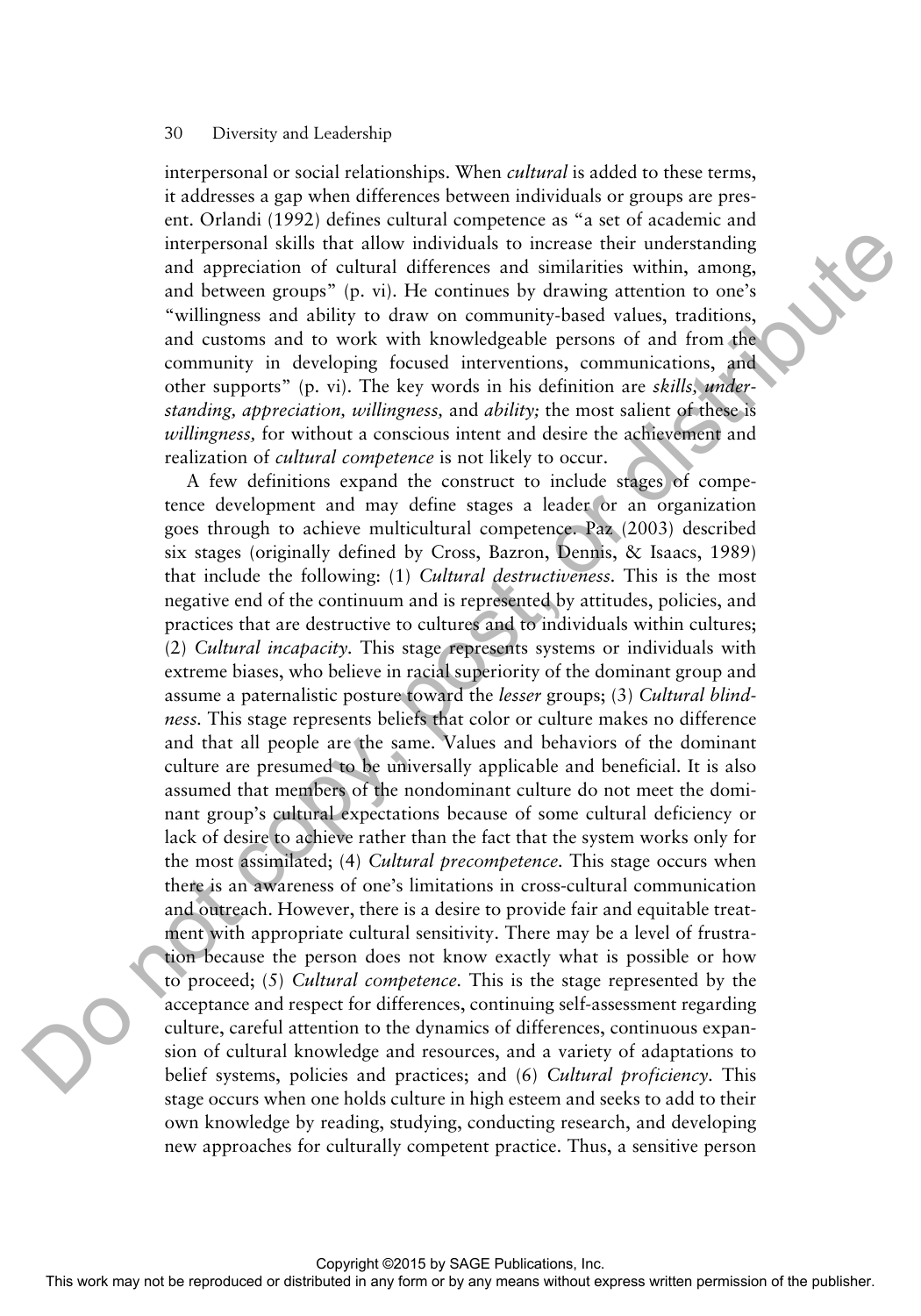can progress from a cultural destructiveness stage to a proficient stage of competence by actively engaging in the study and expression of respect for others regardless of their cultural or ethnic background. Achieving true cultural competence and cultural sensitivity is complex and daunting (Constantine & Ladany, 2001; Pope-Davis & Coleman, 1997). Putting these constructs into the enactment of leadership or construction of leadership research compounds the complexities.

### **Multiculturalism**

In recent years within the diversity multicultural literature, the term, *multiculturalism,* has replaced the term *competence* although the terms often are used synonymously. While the core meanings of *competence* and *sensitivity* are retained, *multiculturalism* is a more inclusive construct as its embraces multiple aspects and facets of what it means to value cultural pluralism. Because of the additive nature of the construct, definitions of *multiculturalism* are multiple and lengthy. Sue et al. (1998) define multiculturalism that encourages the exploration, study, and internalization of cultural pluralism. Multiculturalism and cultural competence are used here to examine all facets of diversity leadership, including its assumptions, research methodology, leader-member-organization exchange, and access to the ranks of leadership. The contract method is a stributed in a controller in a controller in any form or between the representation of the reproduced in any form or between the controller or between the controller controller any form or between

### **Multicultural Incompetence**

Culture and all that it implies is explicit and implicit to multiculturalism (Trimble, 2013). Instead of asking whether or not one is culturally competent, which has been typical, perhaps it would be better to ask if one is *multiculturally competent* as this captures the direction of society becoming increasingly diverse and global. The leadership literature is just beginning to catch up with this trend. Connerley and Pedersen (2005) emphasizes that *multiculturalism* is "a new perspective in mainstream psychology complementing the three other major theoretical orientations in psychology: psychodynamic theory, existential-humanistic theory, and cognitive-behavioral theory addressing the needs of culturally diverse client populations" (p. 113).

While there is a great deal of disagreement about definitions of *multicultural competency*, there is much more agreement about recognizing instances of *multicultural incompetence*. The fallout and the untoward consequences of cultural incompetence are unprecedented in the annals of the history of our planet; the emotional, psychological, physical, ecological,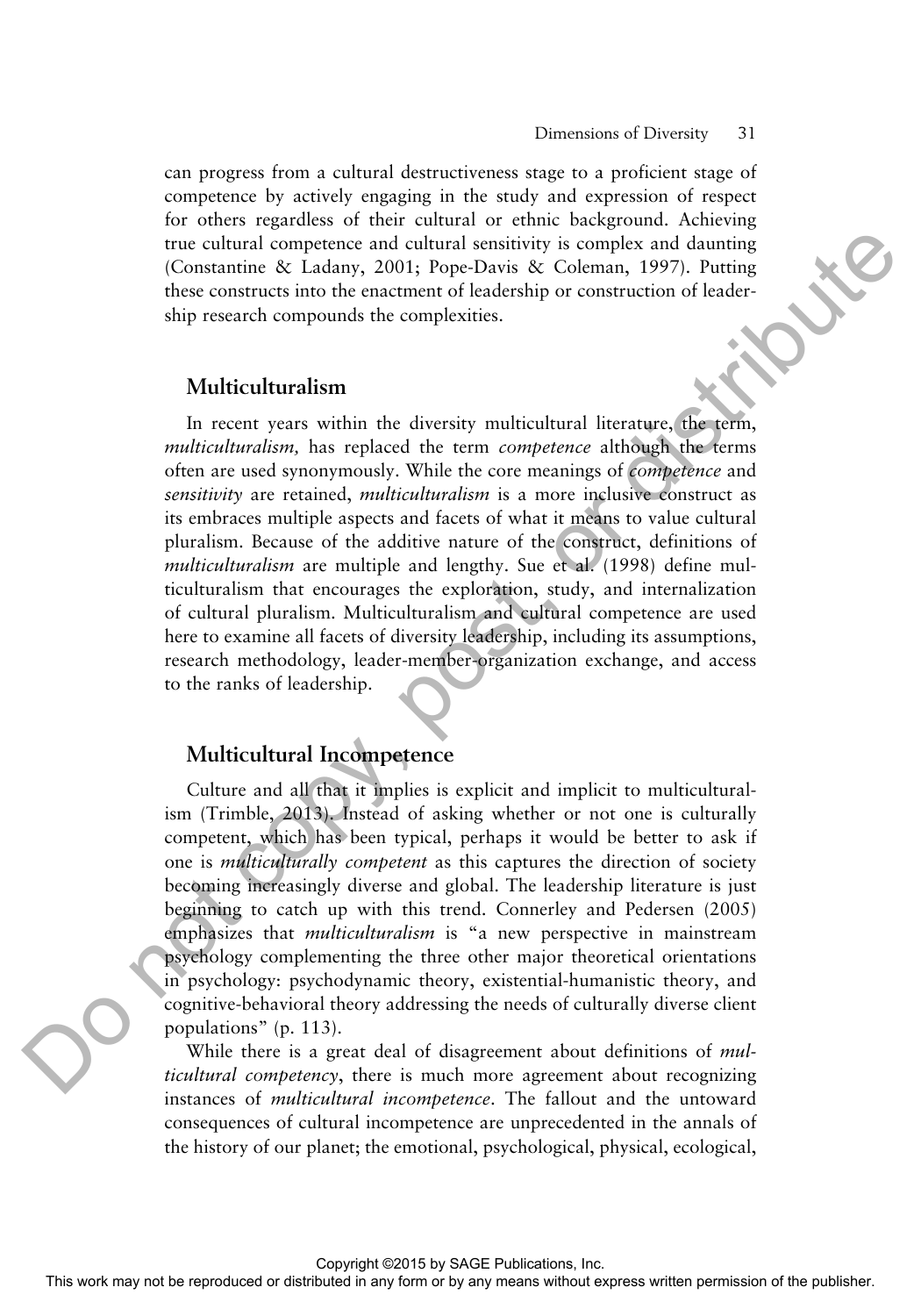and economic costs are extraordinary and often beyond comprehension. Leaders who use terms without recognizing differences in their local meaning and leaders who fail to participate in or reciprocate cultural rituals are examples of such cultural insensitivity. Advocating and encouraging cultural competency in all aspects of life, including leadership, will reduce the sociological, psychological, organizational, and financial costs of multicultural incompetence.

The costs of cultural incompetence go far beyond the costs to leaders and members and their communities. The costs weigh in heavily on leaders and researchers who aspire to work closely and collaboratively with ethnocultural communities and to lead within diverse and multinational organizations. Increasingly, leaders will have to devote considerable time forging close long-term relationships with members in communities and organizations that they lead. Trickett and Espino (2004) summarized the extensive literature on participatory community research approaches and commented that, "It is time to place the collaboration concept in the center of inquiry and work out its importance for community research and intervention. Although some would see it as merely a tool or strategy to getting the 'real' work done, our strong preference is to view the research relationship [between researcher and participant] . . . as a critical part of the 'real' work itself" (p. 62); such collaboration through establishing mutually beneficial partnerships is a necessary part of the process. are considered or the relation of the rest in any form or by any form or by any form or by any form or by any form or by any form or by any means of the same of the publisher, hydrodyzical, in grain the means of the resul

For culturally sensitive leadership research to occur, it is essential to foster and encourage ethical decision making that is inclusive of differences across all ethnocultural populations and to examine leadership styles that reflect the unique sociocultural realities of diverse ethnic and racial leaders. Research that marginalizes those leaders who do not reflect majority social identities is both irresponsible and multiculturally incompetent. There are three ethical dimensions of multiculturally sensitive research: (1) applying a cultural perspective to the evaluation of research risk and benefits, (2) developing and implementing culturally respectful informed consent procedures and culturally appropriate confidentiality and disclosure policies, and (3) engaging in community and participant consultation with a standard of "principled cultural sensitivity" (Trickett, Kelly, & Vincent, 1985). The need to identify multicultural incompetence and its link with ethics emerges from the increasing distrust among diverse leaders and their communities about research that is not inclusive of multiple perspectives.

Given the paucity of diversity leadership research, it is imperative to use grounded research methods to draw on collaboration with diverse leaders to develop new dimensions, study relevant questions to those with different life experiences, and challenge the assumptions of existing paradigms of leadership (Bengsten, Grigsby, Corry, & Hruby, 1977; Burhansstipanov,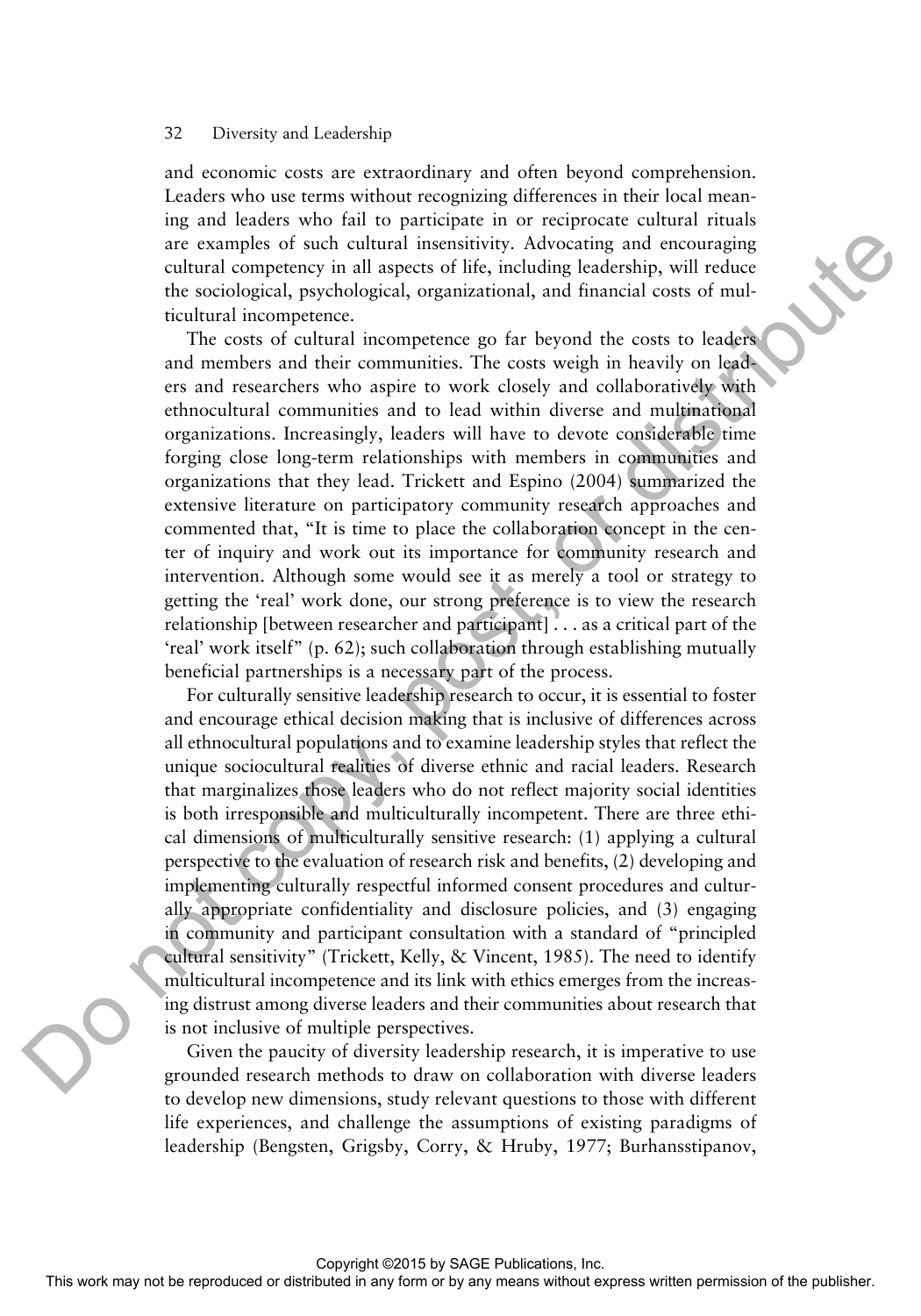Christopher, & Schumacher, 2005; Fisher & Ball, 2002). Researchers must also be aware of scientific, social, and political factors governing definitions of race, ethnicity, and culture; understand within-group differences; and become familiar with skills in constructing culturally valid and reliable assessment instruments (Trimble, 2010; Trimble & Fisher, 2005). Interest in multicultural competence is not uniform and consistent. Some critics see the domain as an example of "political correctness," while others see it is a passing fancy that will dwindle in influence over time. Still others challenge the use of grounded research as being "unscientific" because it is qualitative and does not draw on existing leadership theories.

Moodian (2009) talks of competencies for global and diverse leaders with a focus on the changing global environment that differs from how leadership has been historically exercised in more homogeneous settings. Developing and acquiring multicultural competence is an extraordinarily complicated and engaging but necessary process. The range of differences between and within groups includes those from diverse cultural backgrounds, different levels of acculturation, complexities of culture, lived experiences, cultural values, and modes of coping. It is a process that includes the acquisition of competency skills and knowledge through didactic approaches; however, this is incomplete without the awareness and experience of cultures in its moods and settings. This does not imply that leaders discard the contributions of the past and present; the challenge is to recognize that the human condition cannot be fully understood without viewing it in context from a diverse multicultural perspective. A diversity leadership paradigm involves learning to reframe knowledge from the past, and testing assumptions and hypotheses with a new set of approaches and procedures in contexts not considered in the past. We may find that specific thoughtways and lifeways of certain ethnocultural groups may have some extraordinary value for the exercise of leadership as a whole and vice versa. and become incultured with a consense is not uniform in any cannot be reproduced to the representation of the representation of the publisher. The correction of the publisher of the publisher. The publisher of the publish

## **Difference**

Valuing differences is a core aspiration and principle of diversity. As we look to inclusiveness, cultural competence, and multiculturalism, the issue of difference is central to diversity. Groups often look for commonalities since it leads to affinity bonds among groups within an organization and between a leader and members; these commonalities promote cooperation leading to increased productivity toward the goals of an organization. These differences also raise conflict and tension but can be facilitative in bringing new perspectives, innovation, and creativity if they are valued and respected. The valuing of differences aligns with feminist principles and multiculturalism to

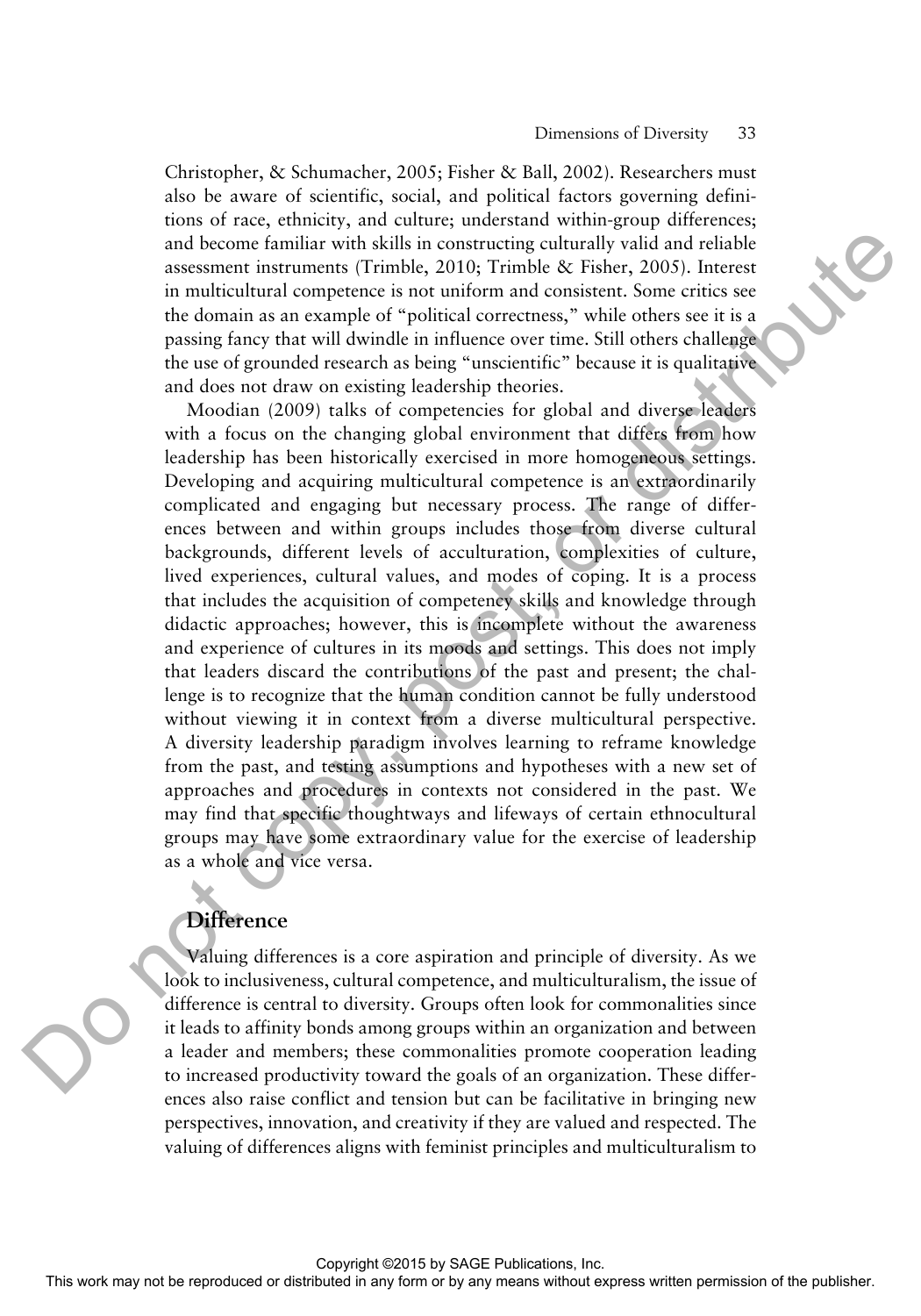be inclusive of all differences and a commitment to a collaborative process that empowers and give voice to all groups and individuals.

### **Diversity and Cross-Cultural**

In examining diversity and leadership, we see it as complementary with cross-cultural leadership. Chin (2013) examined within-country differences among diverse leaders across five racial/ethnic groups in the United States (White, Black, Hispanic, Asian, Native American Indians) on the CLT leadership dimensions; she found important variation across diversity dimensions of race, ethnicity, and gender. While commonalities across all groups were consistent with GLOBE findings that there are universal dimensions associated with endorsement of effective leadership, the variation across these diverse racial/ethnic groups was noteworthy. In particular, there was divergence between White and diverse leaders of color as well as between women and men in their perceptions of leadership—variables that were not studied in the GLOBE studies. Chin attributed these differences to the common lived experience of minority status in the United States and of marginality and oppression among diverse leaders of color that differed from that of White males in the study. **Diversity and Cross-Cultural**<br>
In examing diversing, we see it as complementary with<br>
cross-cultural beherialty. Form Notice American beharing controlled the<br>system of the publisher and the U-S-may notation of the CD spa

The leader profiles showed higher endorsement of Humane and Collectivism orientation values compared with the U.S./Anglo GLOBE profile. While this was consistent with the cultural orientation values of the diverse leaders of color, their profiles did not match the regional/country cluster GLOBE profile from which they immigrated. Whether this reflects acculturation changes associated with immigration or minority status experiences in the United States or differences between the samples in both studies is unclear and needs further investigation.

While all five racial/ethnic groups showed no differences in their endorsement of leadership dimensions, diverse leaders of color and women leaders strongly identified with their social identities of race/ethnic or gender and felt it was influential in their exercise of leadership; White men leaders did not. It is noteworthy that diverse leaders of color and women felt their minority group status influenced negative perceptions, expectations and appraisals of their leadership roles compared with White men leaders; these lived experiences appeared to explain their greater need to be self-protective and their tendency toward social justice in their leadership goals. At the same time, these lived experiences were perceived to be strengths in their exercise of leadership suggesting their use of an affirmative paradigm in framing their experiences. This study illuminates some of the discrepancies associated with national profiles that often do not characterize the subgroups within a country.

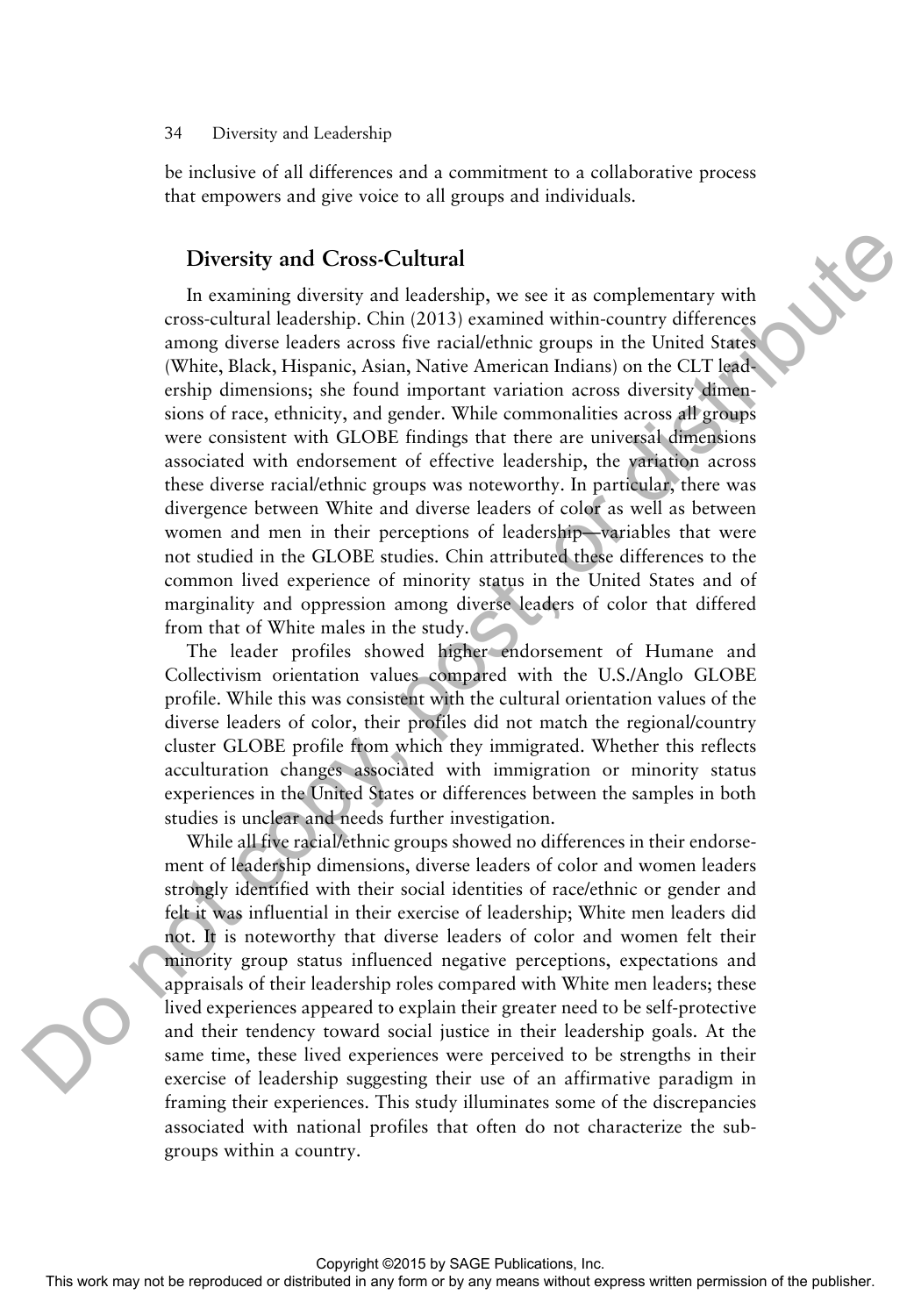### **Dominant-Minority Relations**

Since its founding, the United States rested on the core principle of equality and freedom from religion oppression, which was the rationale for the Pilgrims immigrating to the "new world." Racial/ethnic heterogeneity was largely invisible while driving the nature of race relations. While the U.S. Declaration of Independence declares "that all men are created equal," the United States has been contradictory in its actions supporting slavery and denial of suffrage for women. Dominant-minority status defined by race has largely characterized this dichotomy and has generally been ignored as influencing the exercise of leadership as they have in intergroup and social relationships.

Different worldviews and lived experiences having to do with such issues as acculturation, discrimination, socioeconomic status, race, biculturalism, religion, sexual orientation, and gender have greatly influenced ascriptions of power, privilege, and status associated with such differences between groups. Privilege has extended to Whites over non-Whites, heterosexuals over homosexuals, and Christians over non-Christians. Groups in the majority are typically ascribed dominant status and afforded greater access and opportunities. These differences have been the basis of ongoing political strife, war and civil unrest, and social separation in the United States and globally. In some instances, a group retains dominant status even when their numbers do not make up a majority. Race, for example, has often been the discriminator in many colonized and third world nations where the colonizer (usually White men) maintained leadership and power even though they were minority by their numbers. To and the relation to the representation with was the calondar for the publisher and the relation of the relation of the relation of the relation of the relation of the relation of the relation of the relation of the rel

Differences in dominant and minority status often result in social separation and conflict in intergroup and social relationships. And yet, there has been little study of the influence of social group membership and differences in lived experiences among diverse leaders on the exercise of leadership and leadership styles. Studies have suggested that leaders and members hold views of what a "typical leader" or leader prototype is; often, these leader prototypes are based on social identities holding dominant status in their respective societies (van Knippenberg & Hogg, 2007; Zweigenhaft & Domhoff, 2006); see Chapter 4 for a full discussion of this issue.

### **Privilege and Marginal Statuses**

Dominant status creates privilege. Being White and being male often result in the privileges of access, acceptance, and advantage within society. This privilege is often invisible to those who have it; they see their benefits as "normal" even when they acknowledge the disadvantages held by minority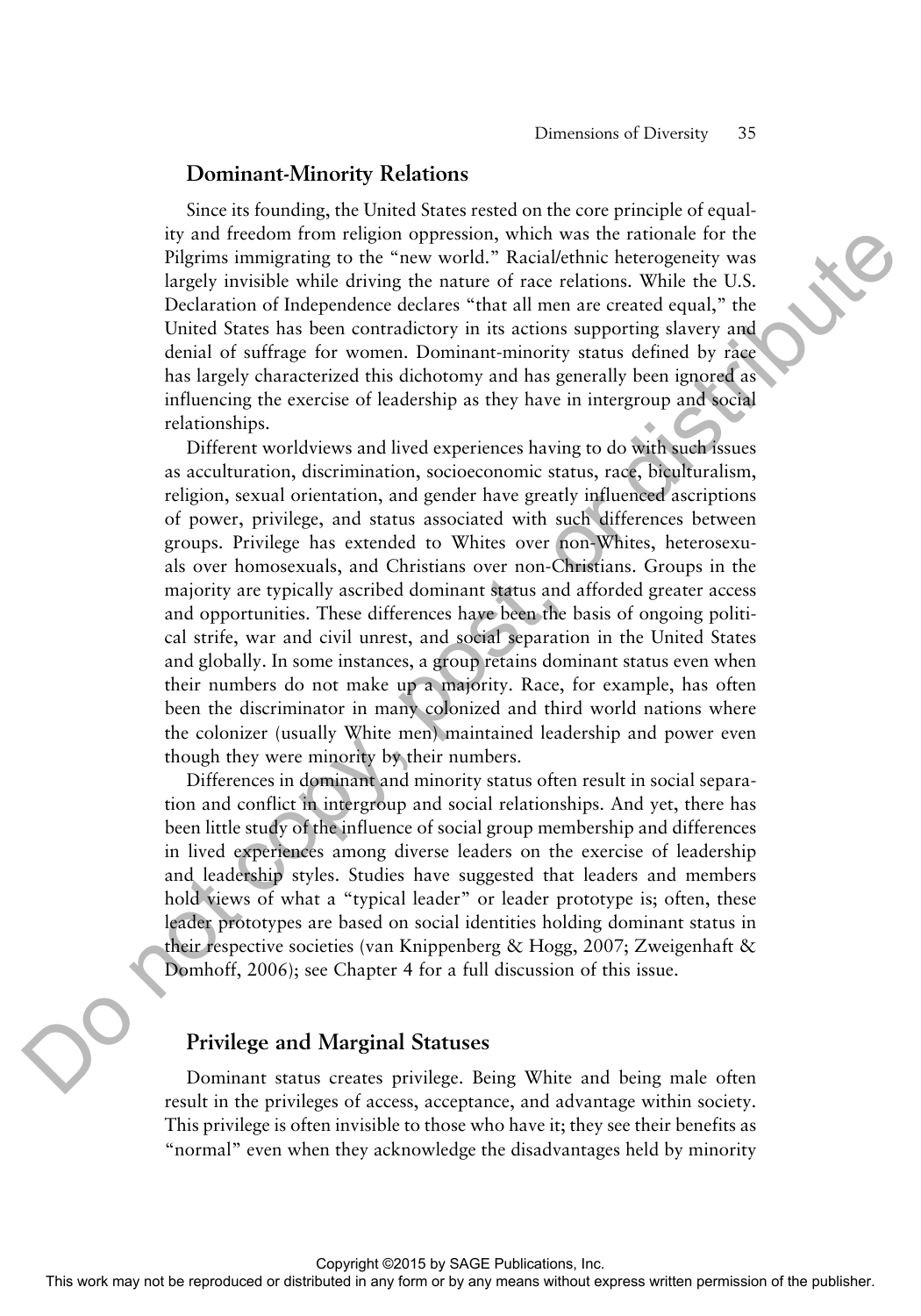status members. Privilege often creates insider-outsider status between dominant and minority group members especially when dimensions such as race and ethnicity are made invisible on the belief that it "makes no difference." Without acknowledging dimensions of privilege and dominant social statuses as important, leadership studies often eliminate such differences to get a "typical sample" of leaders. In so doing, minority group leaders are viewed as exceptions, and we miss how issues of marginalization, oppression, racism, sexism, and other social factors influence intergroup relations and communication that, in turn, influence leadership style, leader behaviors, and perceptions of leader potential and effectiveness.

### **Power and Empowerment**

McClelland (1985) discussed how power and achievement motivation affected leadership style and behaviors; his theory was incorporated into the GLOBE leadership dimensions. However, there has not been an understanding of how power dynamics between the dominant and minority status of leaders interplay with the power inherent in their leadership roles. Moreover, power dynamics between social identities associated with dominant and minority status of both leaders and followers are not well understood.

Power related to a leader's position versus power related to a leader's dominant-minority status may not be aligned when the leader's social identity is one of minority group status. Contemporary theories of leadership tend to minimize power in leadership, probably in reaction to "bad" leadership associated with the dictatorships of Hitler and Mussolini and their abuse of power during WWII and to the emphasis on empowerment associated social justice and equity goals during the Civil Rights and Women's Movements of the 1960s. This needs reexamination in looking at diversity leadership. ence." Within a chooseholging dimensions of privates and dominant scales by a<br>starts as impurant headers in subsection of the representation of the<br>system and the reproduced in any ministry group headers are started in a<br>

# **Ethnocentric Bias in Current Theories of Leadership**

Current leaders in the United States largely mirror its dominant majority population of White (Euro-American), heterosexual, Protestant males. Entering the power elite often shapes the identities and leadership behaviors to conform to that dominant culture (Zweigenhaft & Domhoff, 2006). This will begin to shift as more women and racial/ethnic minorities enter leadership positions. However, this leadership prototype still influences our understanding of leadership.

Most of the leadership research during the past half-century was conducted in the United States, Canada, and Western Europe (Yukl, 2010). As a result, current theories of leadership show a North American bias

Copyright ©2015 by SAGE Publications, Inc.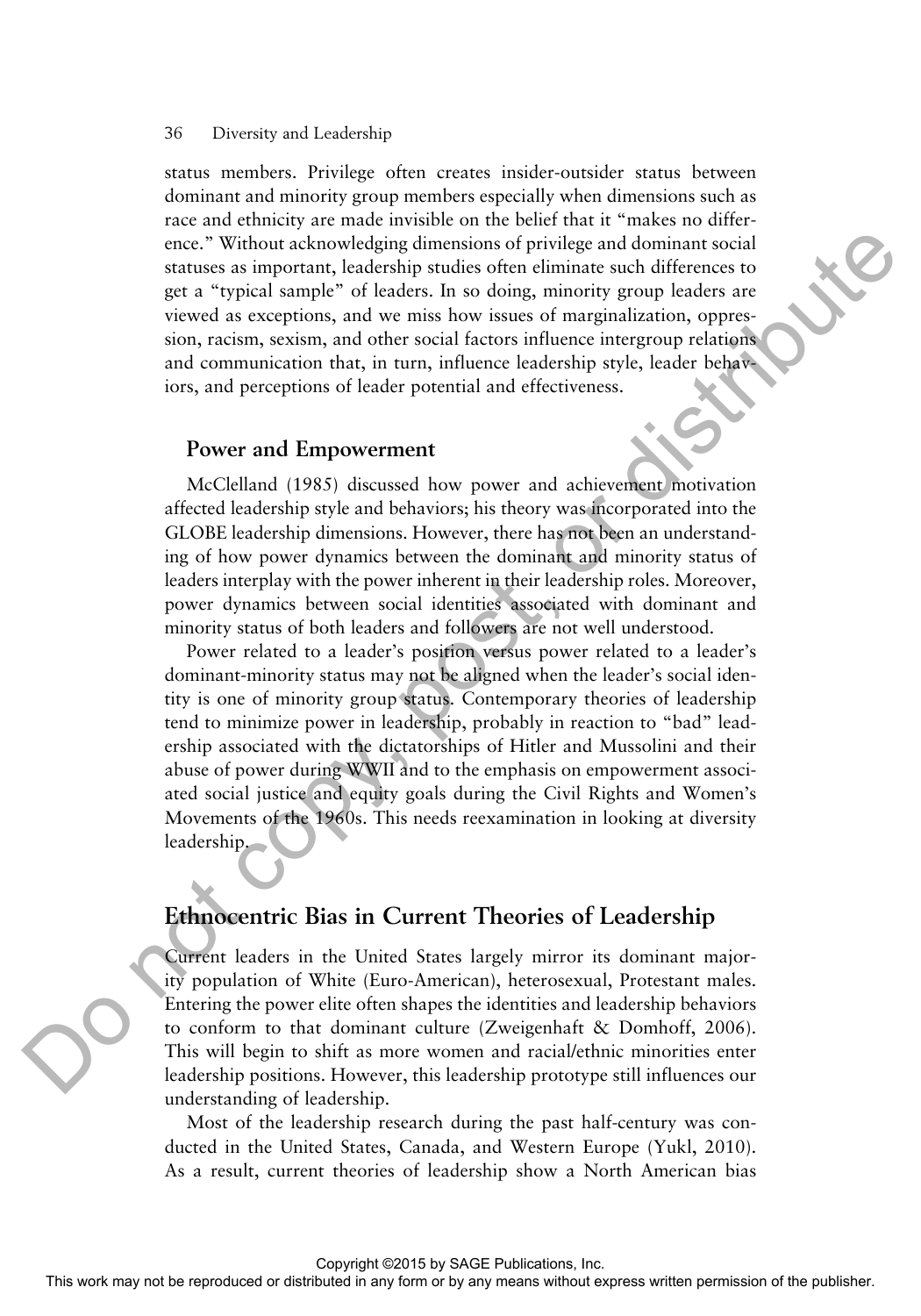(Den Hartog & Dickson, 2004) and generally reflect the structures and cultures of North American organizations run by Euro-American, heterosexual men. In fact, what are described as universal theories of leadership are, in fact, quite culture specific, and thus ethnocentric. Many theories reflect a Eurocentric colonial mentality of dominance and power, which has led to attempts to redefine leadership. Contemporary theories have shifted to empowerment, shared power, and servant leadership (Greenleaf, 1977) as models of ideal leadership. For leadership theories to be truly inclusive, we cannot ignore the "who" part of the equation in our leaders to ensure that the experiences of diverse leaders are included.

Northouse (2004) provides a summary of the major approaches to leadership and will not be repeated here except as they relate to diversity leadership. Trait approaches are rooted in identifying a universal set of traits or personality characteristics believed to differentiate leaders and non-leaders, for example, intelligence, self-confidence, determination, integrity, and sociability. While intuitively appealing, it is largely based on measures of those already in positions of leadership and does not take into consideration different semantic meanings, equivalence of traits across cultures, or how they may exclude those with potential but not in positions of leadership they are ethnocentric. A presumption of universal traits that characterizes effective leadership has been largely unsuccessful since the research has been based on a subset of leaders without taking into consideration cultural variation and situational contexts. Moreover, studies using an emic approach have identified traits that are simply not measured, thereby challenging the universality of the array of traits that have been identified in "mainstream studies" (Ayman, 2004; Cheung, Van de Vijver, & Leong, 2011).

The focus on situational approaches to leadership stress the directive and supportive dimensions of leadership that need to be applied to situations and how leaders need to be flexible and adaptive to meet the changing needs of their subordinates and different situations (Yukl, 2010). It has been used extensively in leadership training and development. However, there has been little empirical research supporting the theoretical underpinnings. The types of situational variables used in the early contingency theories include task characteristics (e.g., complexity, stress), subordinate characteristics (e.g., skills, experience, motivation), and leader-subordinate relations (e.g., shared goals, mutual trust) (see Northouse, 2004). Most of the research on the early contingency theories of leadership used survey methods with subordinates' ratings of how often their leader used each type of behavior. The dependent variables were usually ratings of subordinate satisfaction or ratings of leadership effectiveness by superiors of the leader. This stream of research has several implications for improving flexible and adaptive leadership, which include the following: (1) Learn to diagnose the situation and use relevant contingency theories to identify appropriate types The results with the results and the content or the representation of the representation of the publisher in a component when the content or the state between the content or the representation of the representation of the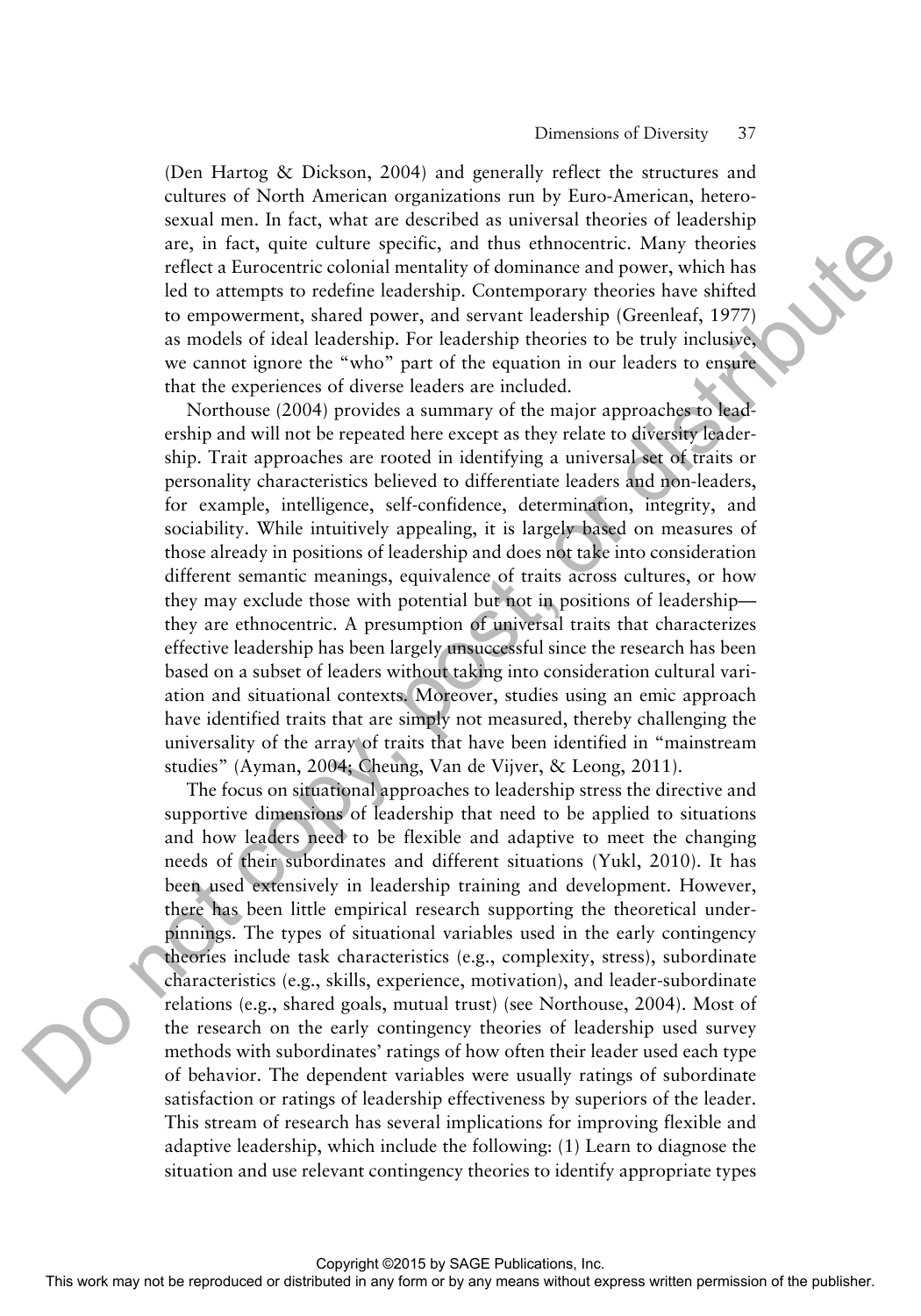of leadership behavior for each type of situation; (2) increase flexibility by learning how to use a wide range of relevant behaviors; methods found to be useful for improving behavior include multisource feedback, behavioral modeling, role playing, and executive coaching; and (3) proactively influence aspects of the situation to create substitutes for leadership; for example, improve the selection of competent subordinates to reduce the need for close supervision and direction (Yukl & Mahsud, 2010). While adaptability is important to the skills for diverse leaders, these studies did not distinguish different outcomes for different types of leaders.

Of several contingency theories to leadership, Fiedler's (1993) approach is the most widely recognized. This is a leader-match theory as to how well the leader's style fits the context (i.e., style to situation). Style dimensions often differentiate between task-motivated and relationship-motivated leadership styles in which the former are concerned primarily with reaching a goal while the latter are concerned with developing close interpersonal relationships. To measure these styles, Fiedler developed the Least Preferred Coworker Measure to measure and match leadership style with the demands of a situation in this theory. Situations are characterized in terms of three factors: leader-member relations (where positive group atmosphere and trust support good leadership), task structure (where clarity of the task and structure gives control and influence to the leader), and position power (amount of authority a leader has to reward or punish followers). While empirically useful in discriminating effective leadership, the theory is potentially harmful in not attending to unconscious biases associated with race, ethnicity, and gender in ratings of Least Preferred Coworker Measure. The measure has also been criticized for having low face validity. modeling, tole plays and excelutive conclusions; and is a possible in the representation or distributed in any form or be represented to the represented or distributed in a mean of the publisher. The statistic is a mean of

Leadership style approaches focus on what leaders do rather than who they are as in trait theories. One of the more common approaches differentiate task versus relationship behaviors and expanded the study of leadership to include the actions of leaders in various contexts; however, it has not yet identified a universal set of leadership behaviors that result in effective leadership. Transformational leadership style (Bass & Avolio, 1994; Burns, 1978), with its focus on vision, change, and charismatic influence, has become favored as the leadership style important for leaders of the 21st century. This began in the 1980s when leadership researchers became more interested in transformational leadership as many U.S. companies began to acknowledge the need to make changes in their leadership in order to survive amidst increasing economic competition from non-U.S. companies. In examining the endorsement of leadership styles among diverse U.S. leaders of color, however, Chin (2013) found that many felt compelled to embrace a transformational leadership but actually preferred a more collaborative leadership style consistent with cultural values of collectivism and consensus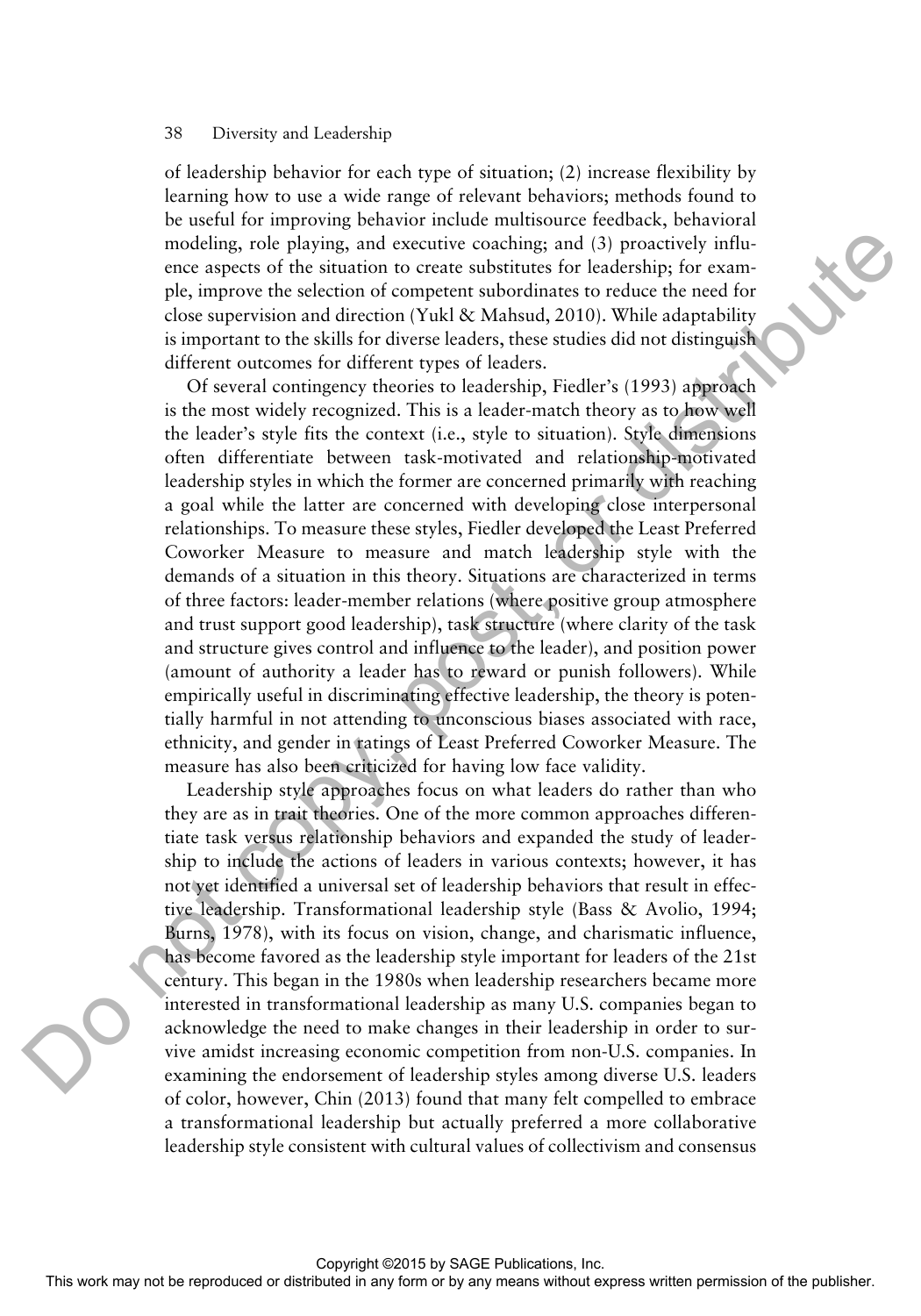building. These findings reinforce the influence of social trends influencing the exercise and perception of leadership.

Leadership-Member Exchange (LMX) approaches address leadership as a process centered on the interactions between leaders and followers; the focus here is on developing high quality exchanges and how leaders use some subordinates (in-group members) more than others (out-group members) (Graen & Uhl-Bien, 1995). Leaders build relationships with members. Because members often form subgroups with special interests and personalities, leaders are urged to have special relationships with an inner circle or in-group. In-group members are favored, given greater responsibility and influence, and have greater access to resources. LMX approaches have been criticized for running counter to our principles of fairness and justice. The emphasis on building exchanges with in-group members would appear to potentially disadvantage minority and oppressed group members as historical out-groups. Moreover, the research focuses on the dyadic level with little theorizing at the group level whereby subordinates may evaluate and be influenced by concerns about what is fair within the context of the organization (Hogg, Martin, & Weeden, 2003); see Chapter 5 for a full discussion of leadership styles.

# **Reframing Current Theories to Include Diversity**

A special issue on Leadership in the *American Psychologist* (Sternberg, 2007) reviewed the state of the art updating trait-based and situational leadership models. Although the issue promoted integrative strategies to incorporate contexts, cognitive processes, and organizational culture, it has been criticized for its omission of diversity and inattention to contexts of leadership. Hackman & Wageman (2007) suggest it did not go far enough to include different questions about the incorporation of contexts and the inclusion of both leaders and followers in our understanding of leadership. Graen (2007) suggests that it needed to include questions that consider broader contexts over time that are more inclusive of how the leadership process emerges. Wielkiewicz (2007) pointed out that all the articles were written from an "industrial" perspective placing primary emphasis on positional leaders and their actions, whereas an ecological perspective placing emphasis on contexts and processes of leadership deserved more consideration. Chin & Sanchez-Hucles (2007) cited the omission of dimensions of diversity and how it intersects with leadership. For leadership theories to be robust, they should be able to address complexity and not to treat diversity as simply a matter of different groups for whom leadership may be relevant. The first may note that the representation in the interaction between any form or distributed in any form or distributed in any form or any means when the reproduced in any means when the reproduced in any form or any for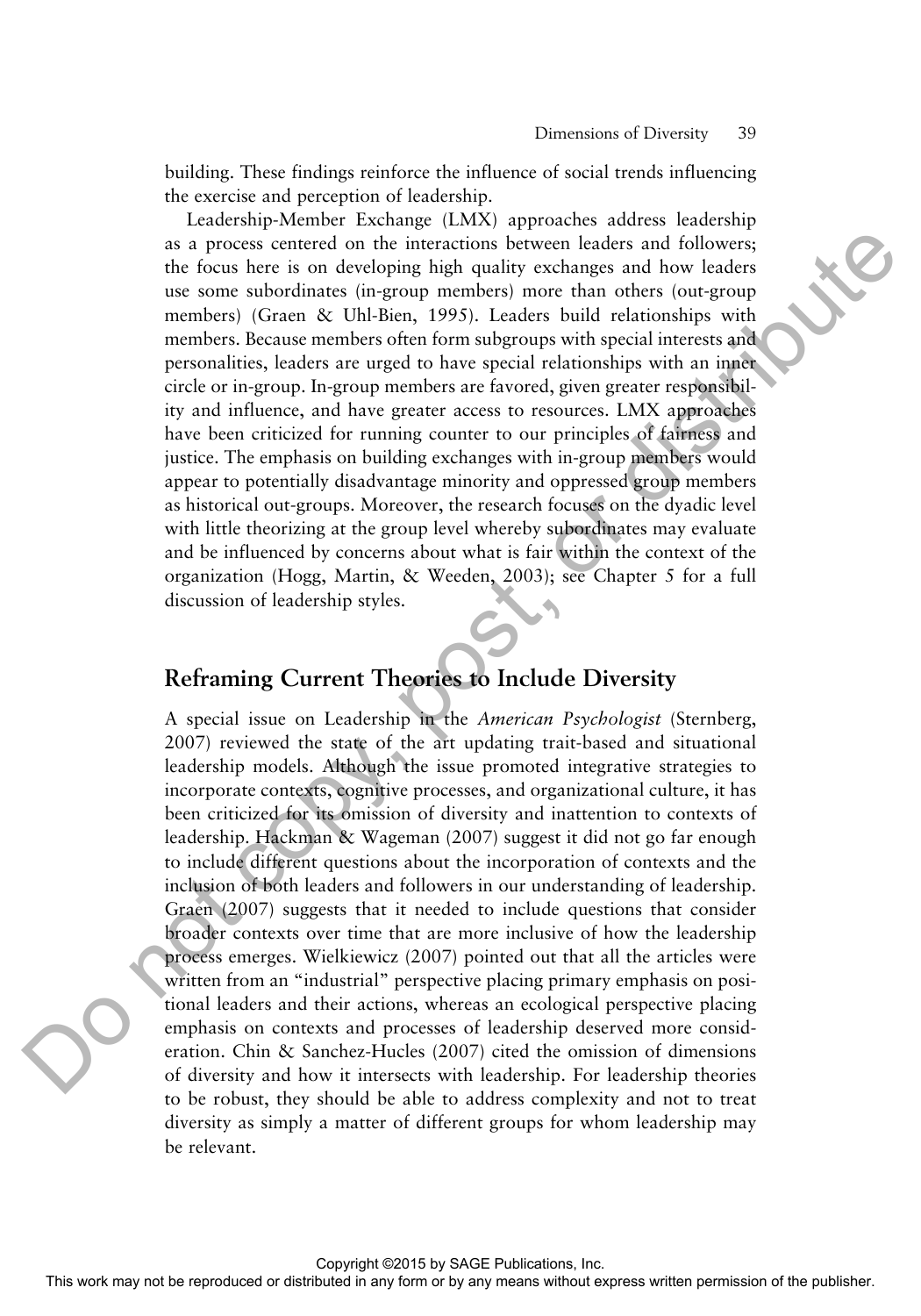In general, theories of leadership have neglected how diversity influences access to leadership positions and the exercise of leadership by diverse leaders. Although leadership theories have evolved to reflect changing social contexts, those derived from traditional paradigms remain silent on issues of equity, diversity, and social justice. Models of leadership derived from traditional paradigms do not strive toward inclusiveness or the removal of barriers for those historically precluded from these roles (Eagly & Chin, 2010). Merging concepts from the diversity and leadership literatures will yield more robust and inclusive paradigms that consider who leaders are, the composition of members they lead, and what effective leadership is in a diverse and changing social environment. The rapid changing contexts and growing population diversity warrant more dynamic and complex leadership models.

| ship models.          | contexts, those derived from traditional paradigms remain silent on issues of<br>equity, diversity, and social justice. Models of leadership derived from tra-<br>ditional paradigms do not strive toward inclusiveness or the removal of bar-<br>riers for those historically precluded from these roles (Eagly & Chin, 2010).<br>Merging concepts from the diversity and leadership literatures will yield<br>more robust and inclusive paradigms that consider who leaders are, the<br>composition of members they lead, and what effective leadership is in a<br>diverse and changing social environment. The rapid changing contexts and<br>growing population diversity warrant more dynamic and complex leader-<br>The attention to issues of identity, acculturation, assimilation, and dis-<br>crimination in the diversity literature can be illuminating in reflecting the<br>"who" part of the equation in leadership. The diversity research has found<br>that issues such as resiliency, self-efficacy, and locus of control are corre- |                                                                                     |  |
|-----------------------|-------------------------------------------------------------------------------------------------------------------------------------------------------------------------------------------------------------------------------------------------------------------------------------------------------------------------------------------------------------------------------------------------------------------------------------------------------------------------------------------------------------------------------------------------------------------------------------------------------------------------------------------------------------------------------------------------------------------------------------------------------------------------------------------------------------------------------------------------------------------------------------------------------------------------------------------------------------------------------------------------------------------------------------------------------|-------------------------------------------------------------------------------------|--|
| leaders.<br>Table 2.1 | lated with good coping and adjustment strategies for racial/ethnic minority<br>groups in response to social barriers and discrimination; it is likely that<br>diverse leaders of color can resort to these strategies to be more effective<br>See Table 2.1 for a summary of reframing current theories of leadership.<br>Reframing Current Theories of Leadership                                                                                                                                                                                                                                                                                                                                                                                                                                                                                                                                                                                                                                                                                    |                                                                                     |  |
| Theory                | Dilemma                                                                                                                                                                                                                                                                                                                                                                                                                                                                                                                                                                                                                                                                                                                                                                                                                                                                                                                                                                                                                                               | Reframing for<br>Diversity Leadership                                               |  |
| Trait                 | Focuses on who leaders are. Has failed<br>to identify a universal set of traits that<br>distinguishes leaders.<br>Ethnocentric; not inclusive; traits are based<br>on those already in positions of leadership<br>and may be biased against those groups who<br>have had poor access to leadership roles.                                                                                                                                                                                                                                                                                                                                                                                                                                                                                                                                                                                                                                                                                                                                             | Shift to leader<br>identity intersecting<br>with dimensions of<br>social identities |  |
|                       | Focuses on where leaders do it. Application                                                                                                                                                                                                                                                                                                                                                                                                                                                                                                                                                                                                                                                                                                                                                                                                                                                                                                                                                                                                           |                                                                                     |  |

| Table 2.1 | Reframing Current Theories of Leadership |  |  |  |  |
|-----------|------------------------------------------|--|--|--|--|
|-----------|------------------------------------------|--|--|--|--|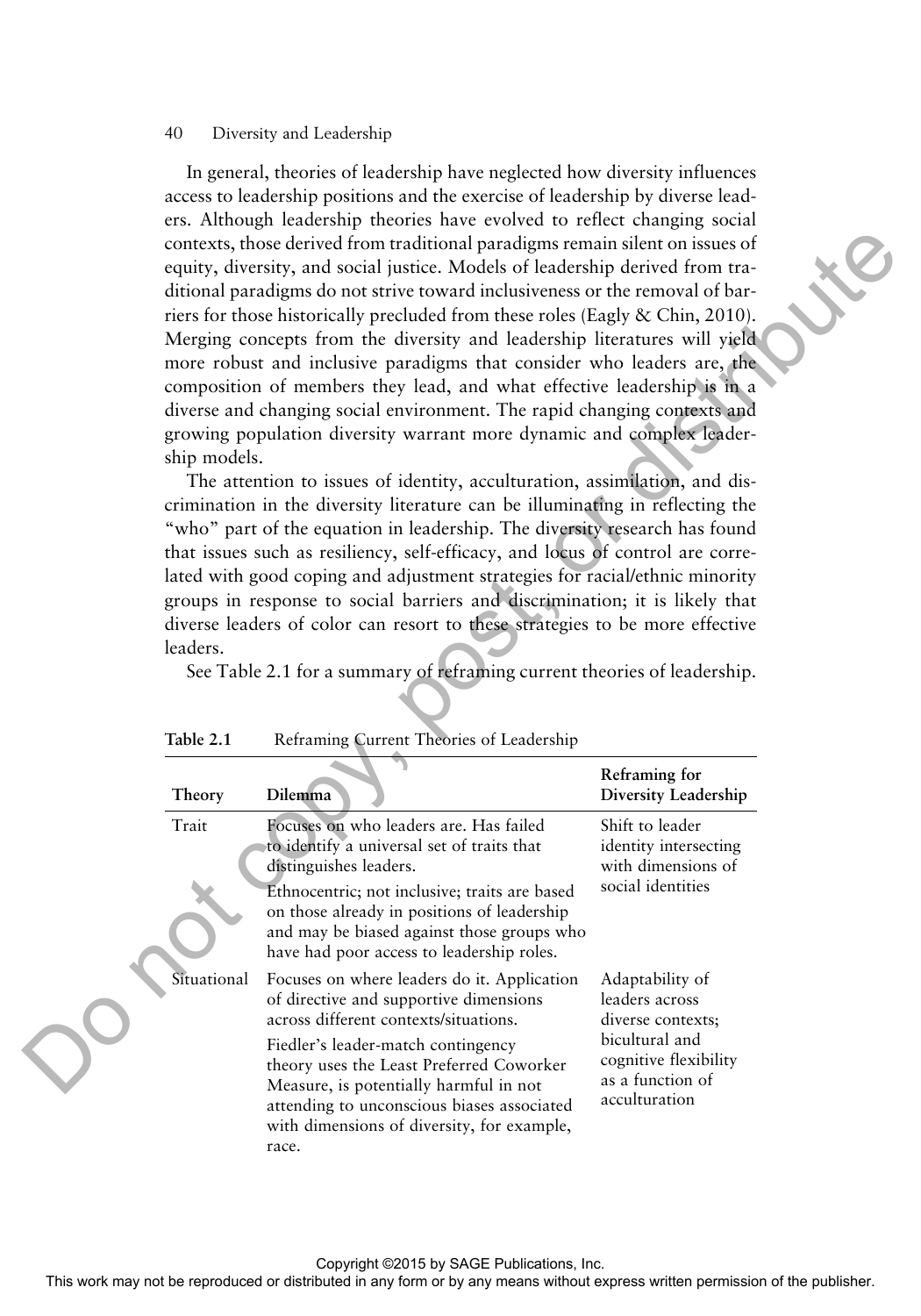| Theory                                                                                                                                                                                                                                                                                                                                                                                                                                                                                                                                                                                                          | Dilemma                                                                                                                                                                                                                                                                                                                                                                                                                                                                                                                                                                                                                                                                                                         | Reframing for<br>Diversity Leadership                                                                                                                                 |  |  |  |
|-----------------------------------------------------------------------------------------------------------------------------------------------------------------------------------------------------------------------------------------------------------------------------------------------------------------------------------------------------------------------------------------------------------------------------------------------------------------------------------------------------------------------------------------------------------------------------------------------------------------|-----------------------------------------------------------------------------------------------------------------------------------------------------------------------------------------------------------------------------------------------------------------------------------------------------------------------------------------------------------------------------------------------------------------------------------------------------------------------------------------------------------------------------------------------------------------------------------------------------------------------------------------------------------------------------------------------------------------|-----------------------------------------------------------------------------------------------------------------------------------------------------------------------|--|--|--|
| Leadership<br>Style                                                                                                                                                                                                                                                                                                                                                                                                                                                                                                                                                                                             | Focuses on what leaders do.<br>Transformational leadership has become<br>favored in the 21st century; however,<br>varying definitions that include charisma as<br>a trait favor more Western and masculinized<br>notions of leadership.                                                                                                                                                                                                                                                                                                                                                                                                                                                                         | Expand these<br>notions of what<br>leaders do to<br>include non-Western<br>perspectives                                                                               |  |  |  |
| Leader-<br>Member<br>Exchange<br>(LMX)                                                                                                                                                                                                                                                                                                                                                                                                                                                                                                                                                                          | Focus on the interaction between leaders<br>and members.<br>Leadership is cocreated in groups.<br>Runs counter to principles of fairness and<br>justice because it emphasizes building<br>exchanges with in-group members as<br>those who would most contribute to the<br>organization's goal.<br>Principles would exclude and disadvantage<br>minority and historically oppressed<br>members as out-groups; privileges the<br>in-group and viewed as unfair and<br>discriminatory by out-groups.<br>A paradigm for Diversity Leadership should be set in a context of 21st                                                                                                                                     | Build a DLMOX<br>framework<br>that includes<br>diverse leaders<br>and members<br>interacting within<br>the context of their<br>organizations and<br>lived experiences |  |  |  |
| century postindustrial society. It should refer to culture as a central focus<br>and include subgroup variation with attention to how dimensions of<br>diversity influence access, exercise, and the appraisal of leadership. These<br>dimensions include the social identities of leaders and members and lived<br>experiences associated with dominant-minority status and privileged-mar-<br>ginal status within society. While modifying existing theories and drawing<br>on alternative dimensions, diversity leadership is a framework that incor-<br>porates difference and contexts along with culture. |                                                                                                                                                                                                                                                                                                                                                                                                                                                                                                                                                                                                                                                                                                                 |                                                                                                                                                                       |  |  |  |
|                                                                                                                                                                                                                                                                                                                                                                                                                                                                                                                                                                                                                 | Identifying the Gap in Diversity and Leadership<br>A special issue in the American Psychologist (Chin, 2010) on diversity and<br>leadership attempts to address this gap and to identify how race, ethnicity, gen-<br>der, and sexual orientation influence access to positions of leadership and the<br>exercise of leadership. Some of the big questions posed were as follows: What<br>are the access barriers to leadership roles for diverse racial/ethnic individuals?<br>How is the exercise of leadership among diverse leaders different from existing<br>paradigms? The issue illuminated new dimensions and the potential for new<br>paradigms for understanding leadership. Several issues emerged. |                                                                                                                                                                       |  |  |  |
|                                                                                                                                                                                                                                                                                                                                                                                                                                                                                                                                                                                                                 | Copyright ©2015 by SAGE Publications, Inc.<br>This work may not be reproduced or distributed in any form or by any means without express written permission of the publisher.                                                                                                                                                                                                                                                                                                                                                                                                                                                                                                                                   |                                                                                                                                                                       |  |  |  |

**Table 2.1** (Continued)

# **Identifying the Gap in Diversity and Leadership**

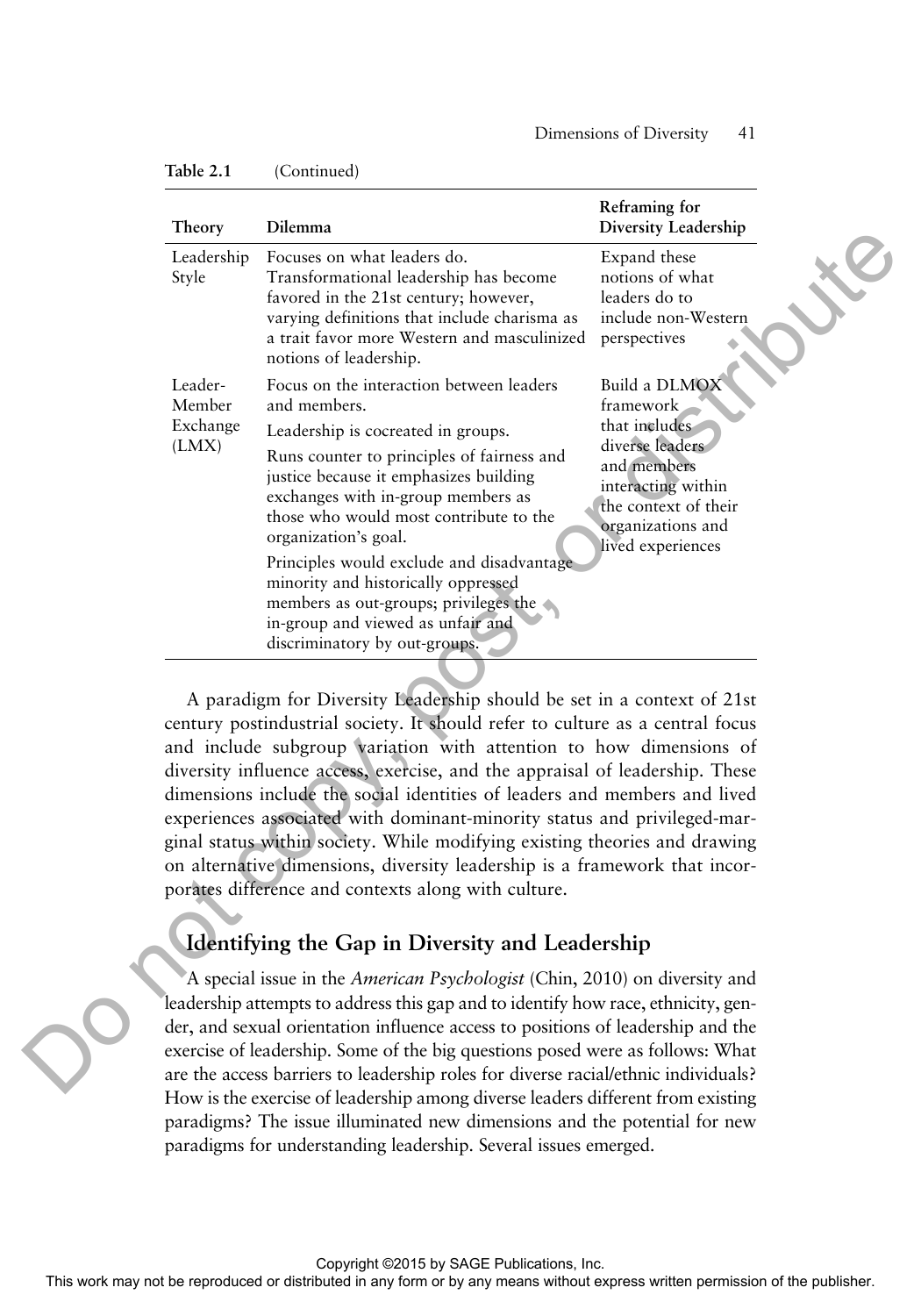- Affirmative paradigm—Fassinger, Shullman, and Stevenson (2010) discussed the significance of identity associated with LGBT individuals and how the use of an affirmative paradigm enhances their exercise of leadership. This is an experience shared by other marginalized groups who face a persistent challenge of having to prove one's competence.
- Intersection of dimensions of diversity—(Ayman & Korabik, 2010) discussed intrapsychic and interpsychic dimensions and worldviews as important factors related to gender and ethnicity in influencing the exercise of leadership. Increasingly, we find that the intersectionality of social identities is important to consider in how they influence leadership behaviors.
- Social and ecological contexts—Eagly and Chin (2010) discussed the social construction of gender and how this results in biased perceptions about how women can and do lead.
- Intergroup communication—Pittinsky (2010) discussed intergroup exchange and the creation of in-groups and out-groups as contextual factors, which influence the exercise of leadership.

### **Contexts of Leadership**

Reframing current leadership theories means an attention to context—to the interaction and process between leader and members. Leaders need to be change agents in promoting affirmative paradigms, recognize how implicit leader assumptions shape leadership behaviors, and how the exercise of leadership is influenced by social identities and contexts, which vary over time and place, and across cultural values.

Research findings consistently point to the inattention to contexts of leadership or a narrow definition of contexts especially when considering diversity leadership. Lived experiences of leaders shaped by societal as well as organizational contexts influence what leaders bring to their leadership and shape the interaction between leader and members. Perceptions and expectations of leaders associated with social identities and leader prototypes held by members will also shape that exchange. These exchanges will differ, depending on whether or not social identities of leaders and members are aligned and the heterogeneity of the organization. See Chapter 7 for a full discussion of this issue. Express that we have been appeared to the repression of the repression of the publishers at interaction of the state in a week and interaction of the publishers at interaction of the publishers at interaction of the publi

### **The Culture of Organizations**

Yukl (2010) talks of leaders influencing organizational culture. Leadership becomes a matter of accepting things as they are or changing the organizational culture to be what it ought to be. Expanding our examination of leadership to the social and cultural contexts in which it is embedded is essential and goes beyond an emphasis on organizational culture. Schein (2004) was among the first to define organizational culture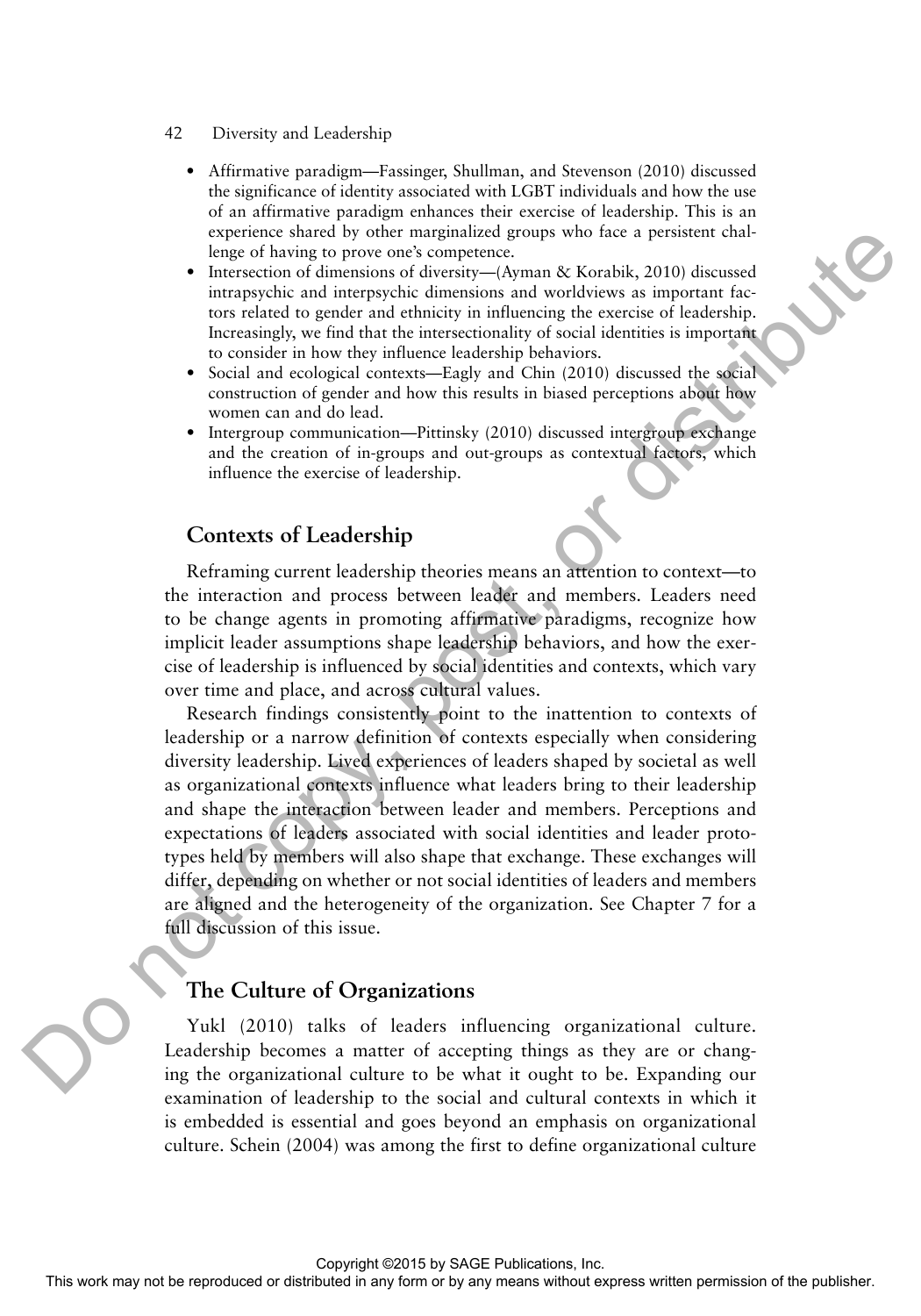and argues that culture and leadership are two sides of the same coin. This will be discussed in Chapter 6.

# **Diverse Leader-Member-Organizational Exchange Paradigm (DLMOX)**

Hickman (2010) offers a Leading Organizations Framework, which is holistic and useful for understanding and analyzing the role of leadership in a postindustrial society of new era organizations. Globalization is one of the major components of a complex dynamic environment that organizational participants must recognize and factor into their planning and actions. Hickman frames the environment of new era organizations as the exchange between leaders and organizational participants (employees), which results in the following: Shared responsibility for leadership, vision, ethics/values, culture, inclusion, change, capacity building, and social responsibility. As a result of this exchange, leadership is a matter of assessing and adapting the organization to external changes. It is also implementing the organization mission and adapting its structure to generate organizational contributions to society. According to Hickman, leaders and participants in new era organizations must innovate and create value beyond the organization's usual boundaries.



Figure 2.1 Goals of Diversity Leadership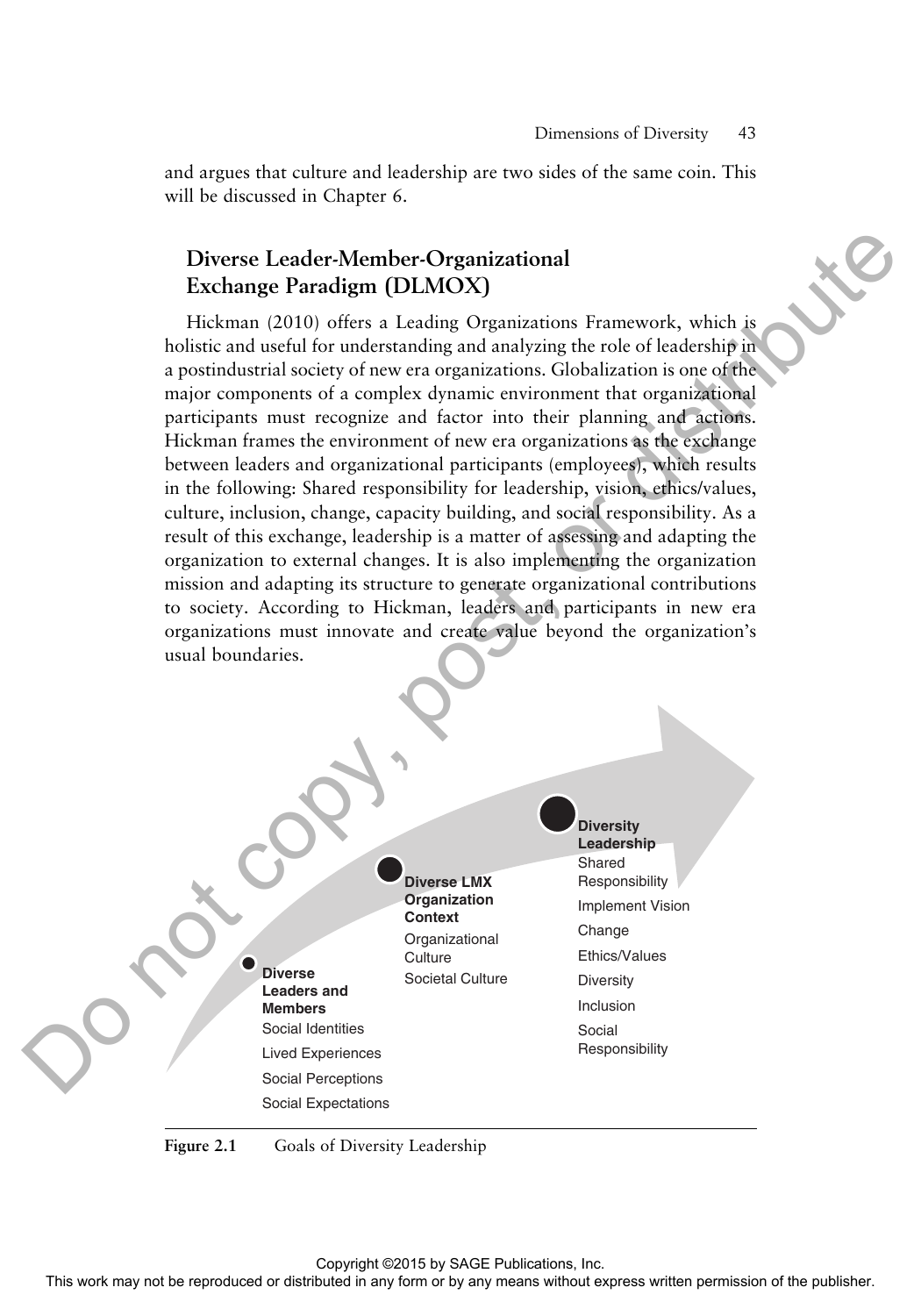Diversity Leadership is a result of this exchange between diverse leaders and members within diverse organizational and societal contexts (see Figure 2.1 for Goals of Diversity Leadership). Hence, we modify Hickman's framework to a Diverse Leader-Member-Organizational Exchange Paradigm (DLMOX) to highlight the diverse composition of leaders and members and define the organizational and external environment as both diverse and global (see Figure 2.2). The environment of new era organizations is inclusive of the social identities and lived experiences of diverse leaders and members, the perceptions and social expectations which shape the leader-member exchange, which in turn, influence how an organization implements its mission and adapts it structure to external change. This diverse organizational framework goes from an individual/dyadic perspective to a group/social perspective, from an organizational to societal and ecological perspective, and from a situational to systemic leadership perspective. It will serve as a framework for the book and will be discussed further in Chapter 6.



**Figure 2.2** Diverse Leader-Member-Organizational Exchange (DLMOX) Paradigm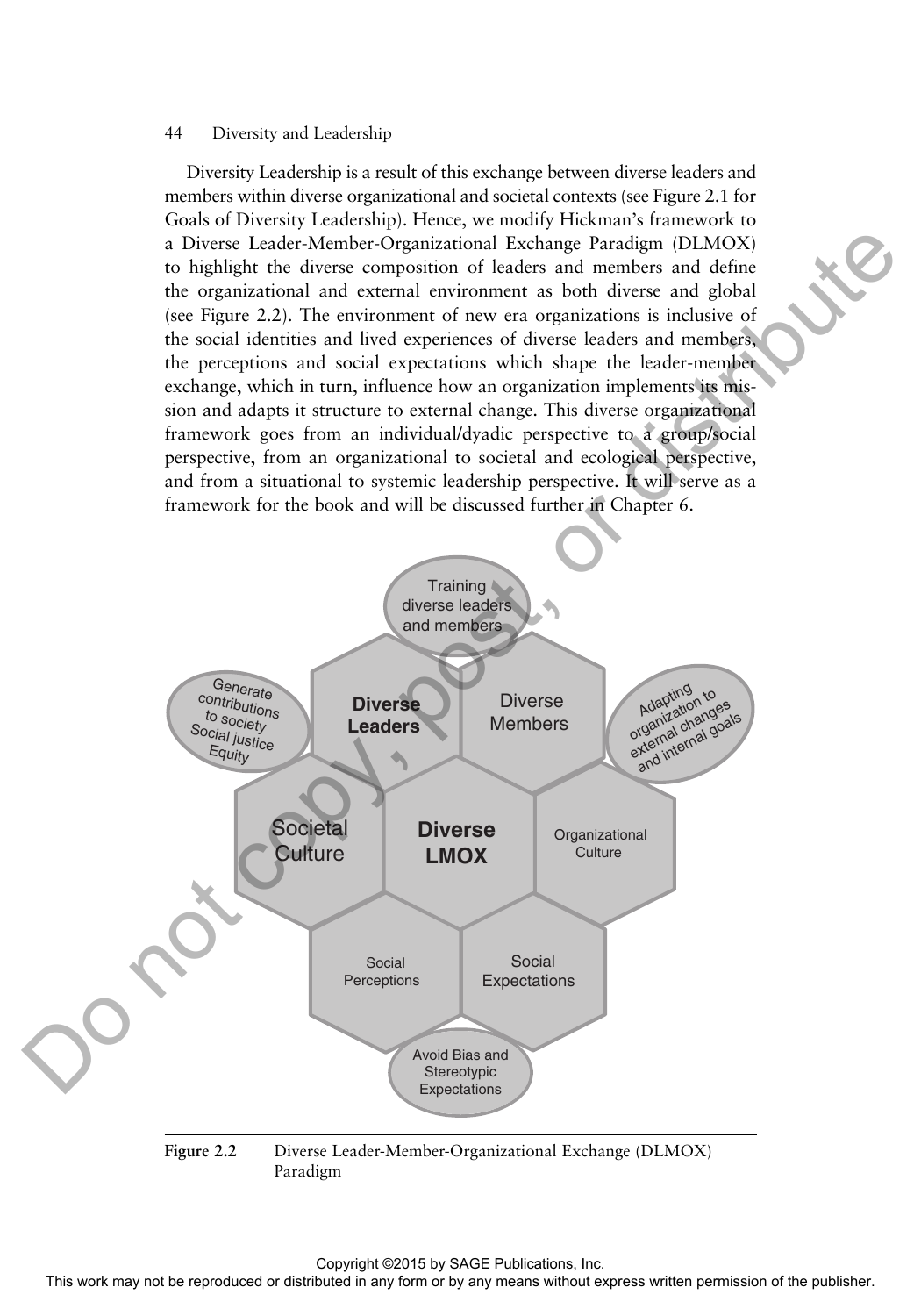# **Redefining Leadership: Inclusive of Social Contexts and Systems**

Our inclusion of diversity and culture in this chapter helps redefine leadership to include changing social contexts and examination of systems in which leadership is embedded. Marshall Goldsmith discusses the "changing role of leadership . . . increasing importance of partnerships both inside and outside the organization" (2003, p. 3–8). In his interviews of high-potential leaders globally, he posits that leaders of the future will need to work with their managers in a team approach that combines the leader's knowledge of the unit operation with their managers' understanding of the larger needs of the organization. Such a relationship requires taking responsibility, sharing information, and striving to see both the micro- and macro-perspective. While partnering with management can be much more complex than "taking orders," it is becoming a requirement, not an option. When direct reports know more than their managers, they have to learn how to influence "up" as well as "down" and "across."

Several significant events at the beginning of the 21st century in the United States further influenced the emphasis on creating new forms of leadership. The Enron scandal, revealed in October 2001, eventually led to the bankruptcy of the Enron Corporation, an American energy company based in Houston, Texas, and the de facto dissolution of Arthur Andersen, which was one of the five largest audit and accountancy partnerships in the world. In addition to being the largest bankruptcy reorganization in American history at that time, Enron was also considered as the biggest audit failure. By the use of accounting loopholes, special purpose entities, and poor financial reporting, Enron was able to hide billions of dollars in debt from failed deals and projects. Chief Financial Officer Andrew Fastow and other executives not only misled Enron's board of directors and audit committee on high-risk accounting practices but also pressured Andersen to ignore the issues. Many executives at Enron were indicted for a variety of charges and were later sentenced to prison. As a consequence of the scandal, new regulations and legislation were enacted to expand the accuracy of financial reporting for public companies. One piece of legislation, the Sarbanes-Oxley Act, increased consequences for destroying, altering, or fabricating records in federal investigations, or for attempting to defraud shareholders. The act also increased the accountability of auditing companies to remain unbiased and independent of their clients. The Enron scandal led to calls for ethical leadership. Our inclusion of distribution in this charge between lotters into the relation in subsection is considered in an explaining Considered Marshall Galaxies the "changing role of the distributed in any field Consider the publ

The economic meltdown and crisis in the mortgage and finance industries in the United States had global ramifications; it also raised calls for integrity and authenticity in leadership, and a reexamination of basic principles of leadership. Perhaps we need different kinds of leaders in the 21st century:

Copyright ©2015 by SAGE Publications, Inc.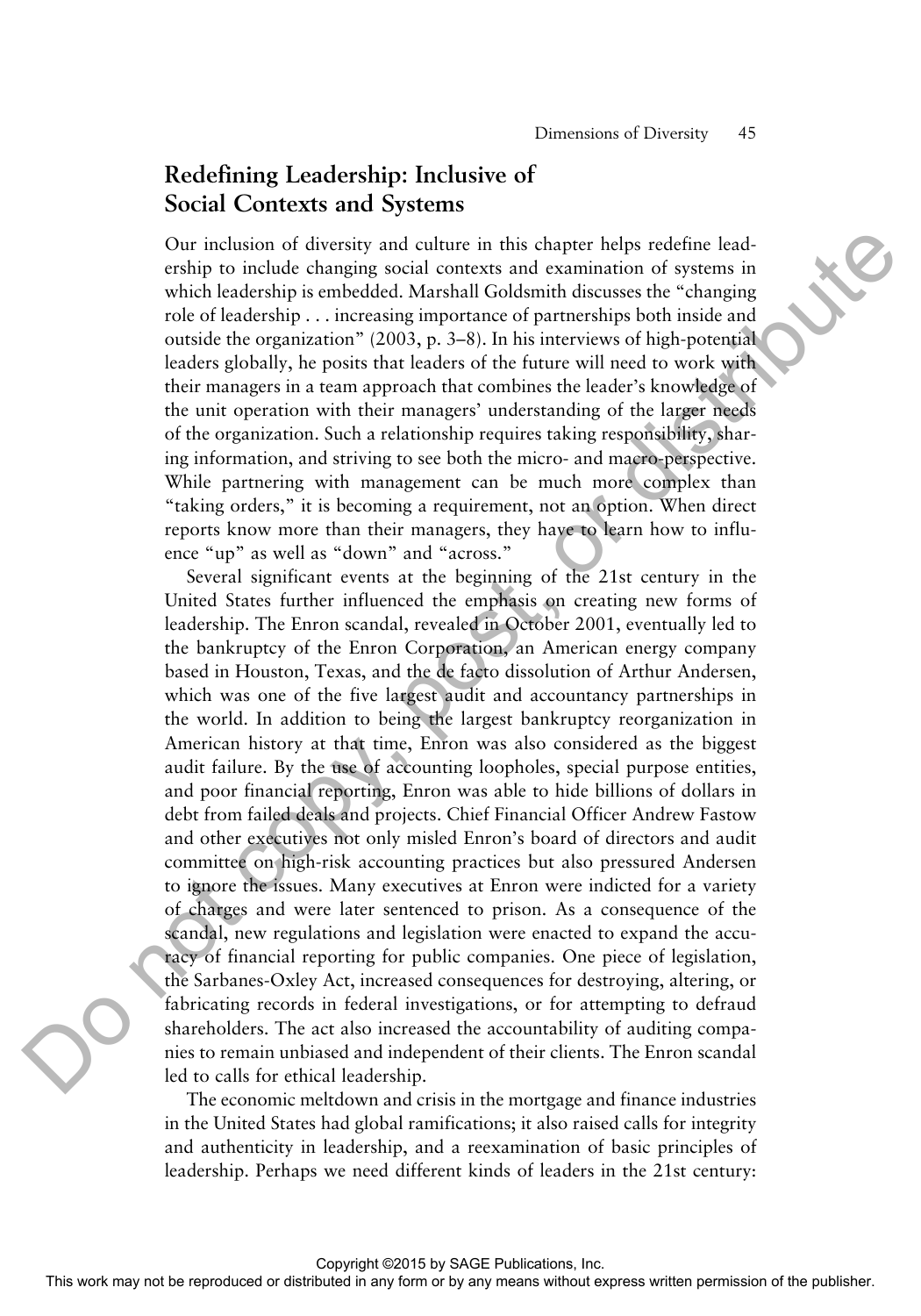public and world leaders to govern our nations, thought leaders to plan our future, ethical and authentic leaders in our corporations, and global leaders in higher education to prepare us for a new future. We are a different and rapidly changing world, placing an emphasis on transformational and collaborative leadership styles over transactional and individual styles are important to be effective for the 21st century.

# **Salience of Culture and Diversity in New Forms of Leadership**

The salience of sociocultural events has fueled an emphasis on different forms of leadership. These include the following:

- Value-based leadership resulting from a social justice perspective fueled by the Civil Rights and women's movements of the 1960s.
- Collaborative leadership, also called team or participatory leadership, became prominent as we saw more women in the workforce, and advances in technology led to a reduced need for physical strength in the labor force.
- Transformational leadership emphasized promoting change with a shared vision in attempts to respond to a society undergoing rapid change.
- Ethics-based leadership emerging from failures of leadership to uphold moral principles as reflected in the Enron scandal.
- Ecological leadership recognizing the complexity and intersection of broader sociocultural contexts in which leadership is embedded.

Race relations in the United States remain prominent while changing population demographics demand an attention to diversity in our ranks of leadership; this trend is now parallel in other countries globally. This calls for new forms of leadership, including an examination of the diversity of leader and member characteristics associated with social identities and their lived experiences in our understanding of leadership, and the exchange that occurs between them. Diversity leadership gives voice to inclusiveness and difference to capture the complexity and benefits of a diverse leader/member society. The context may not be reproduced or distributed in a may not context may not be reproduced or distributed in the same interaction of Calculation (Figure 21st context).<br>The same of sacisfication of the publisher, the may n

# **Differences in Worldviews**

In redefining leadership to be inclusive of global and diverse perspectives, and of contexts and systems, we offer some emerging perspectives among diverse leaders who are not typical of the power elite in most mainstream U.S. institutions. Several emerging themes of cultural variation in worldviews and their effects on leadership are noteworthy. Differences between Western and Eastern views on the nature of interpersonal relationships have been consistently found; individualism versus collectivism have been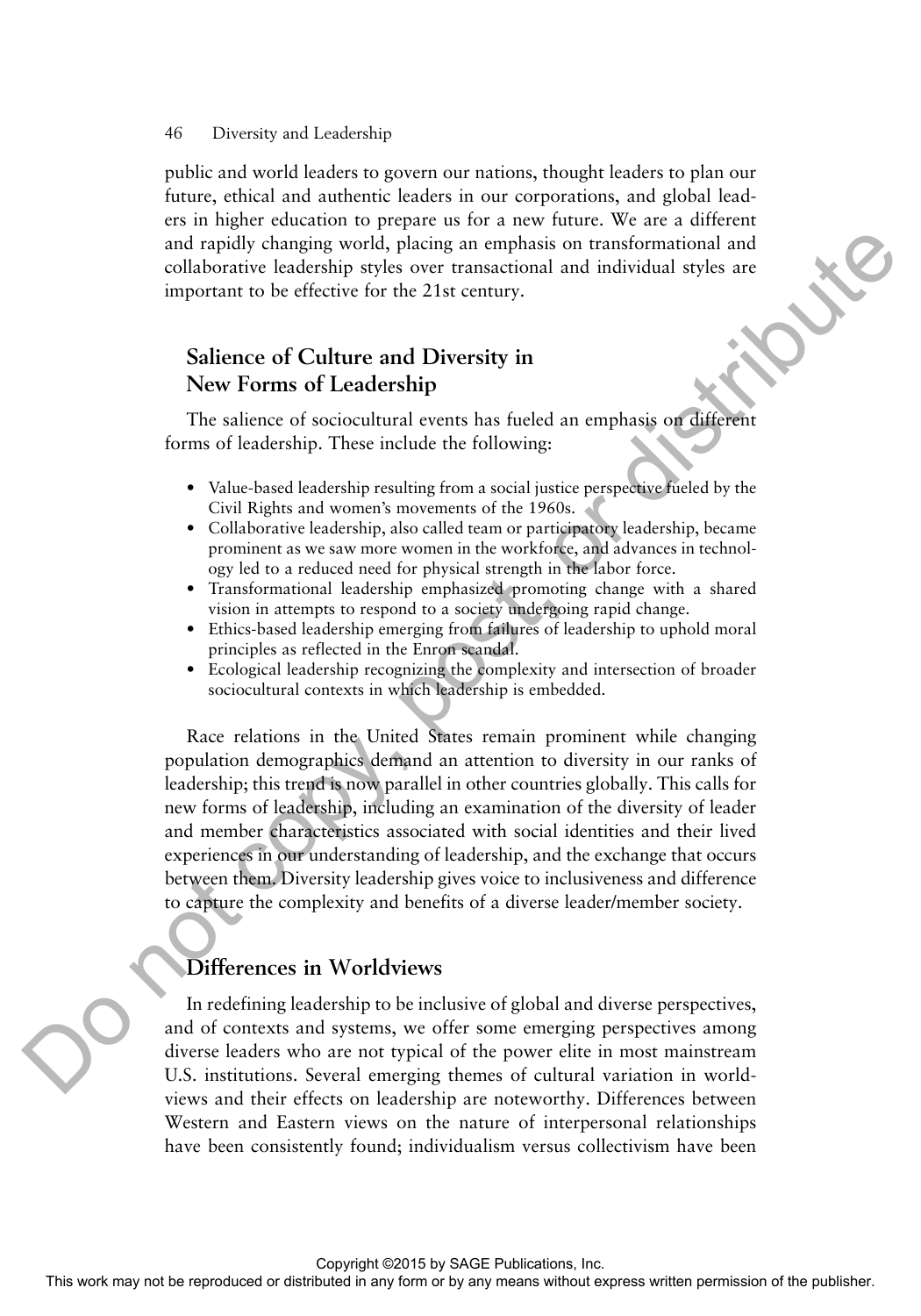reflected in political forms of government, and in social forms of organizations and societies. While seemingly influential, they have not been studied in leadership styles or organizational contexts in which leadership occurs. Second, while societal differences between independent versus interdependent self-construals and personal versus relational self-concepts have consistently been observed, limited attention has been given to their importance to leader identity.

Chin (2013) identified some leadership dimensions endorsed by diverse leaders of color that differ from those commonly associated with being "leaderful." Drawing from qualitative semistructured interviews and focus group panels, diverse leaders of color discussed factors influencing their exercise of leadership. Diverse leaders of color and women leaders appeared to prefer a collaborative leadership style over a transformational one consistent with cultural values and implicit assumptions about leadership.

Qualitative analyses of subgroup differences were illuminating. Asian American leaders chose to be assertive through indirect means in order to maintain harmony in interpersonal relationships consistent with their cultural orientation values. Native American Indian leaders eschewed collectivism and showed less concern for rules and order; analysis of these responses suggests that they were responding from the position of their out-group status from the mainstream culture rather than the importance of these values within the Native American Indian community. These results suggest that terms used to measure leadership may not be semantically equivalent across diverse groups, and leadership behavior will reflect the social context in which it is embedded.

The endorsement of a collaborative style in their aspirational ratings together with a low endorsement of a charismatic orientation among these leaders may reflect the growing importance of cultural values associated with collaboration endorsed by racial/ethnic minorities and women in the United States as well as growth in their numbers within ranks of leadership in contemporary society. Asian Americans differed significantly from other racial/ethnic groups in their emphasis on egalitarianism, individualism, and collectivism. They endorsed an emphasis on social order, benevolence, loyalty to the group, and social and interpersonal communication using indirect means—all consistent with Confucian Asian values. At the same time, they endorsed planning, individual accomplishment, and rewarding individual effort and eschewed emphasis on some collectivist dimensions. Their endorsement of assertiveness defined as emphasizing cooperation and social relationships using indirect means of communication suggests that these dimensions may carry different semantic meanings. Native American Indians distinguished themselves on cultural orientation value dimensions with a more collectivistic and humane orientation, emphasizing group pride and Second, while society and between independent versus interdependent and the representation or distributed or distributed in any form or by any means were stated by any means were stated in a comparison of the reproduced i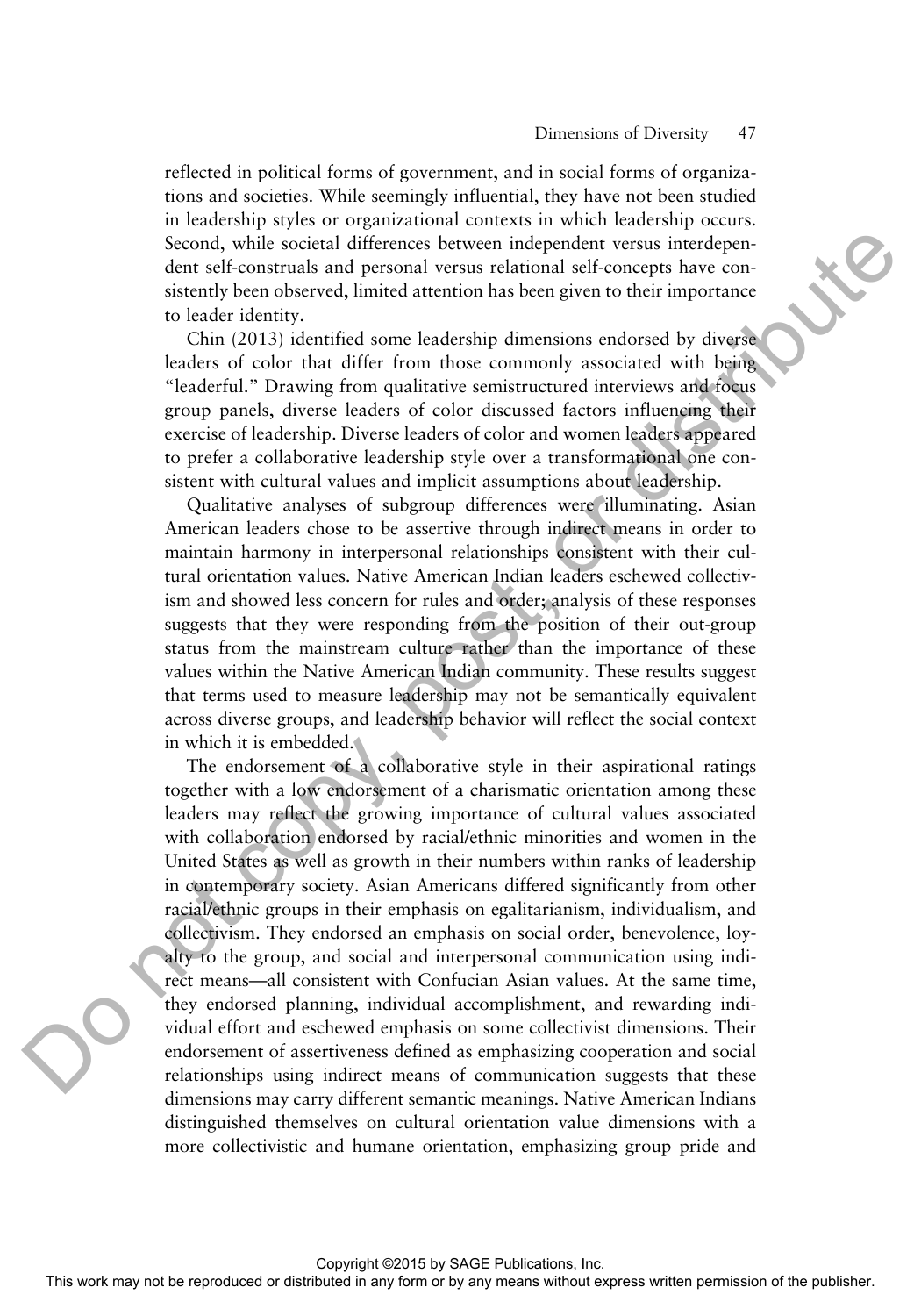accomplishments as well as benevolence and compassion. They were more likely to endorse multiple choice items on a survey of "being confrontational and direct in getting things done" while minimizing being indirect in their social relationships, or "expecting subordinates to obey orders and respect lines of authority and respecting hierarchy." This may reflect their adapting to mainstream leadership contexts by both conforming to the "rules of the game" while also maintaining their group pride and cultural values. Given their cultural history in the United States and their greater experience as leaders in the sample, their lesser concern with rules and order or competition may reflect their "refusal to buy into mainstream U.S." rules and culture.

Diverse leaders of color identified a greater need to be self-protective on a quantitative survey, although this was moderated by participation in voluntary leadership roles. While this is typically a dimension eschewed as aligned with outstanding leadership (on the GLOBE studies), this need for greater self-protection among U.S. diverse leaders of color might be associated with their shared lived experiences associated with oppression and minority status. In fact, qualitative comments among these diverse leaders included consensus that they "needed to work twice as hard to get half as far," or as one minority female leader said, "as a minority, you have to do extraordinary things to get to where you are; White men just have to be ordinary." In the face of persistent challenges about one's competence because of race and ethnic social identities, racial/ethnic minority leaders can develop an "affirmative armor" to assert their competence and protect their sense of self as a strength.

# **Collaboration as a Leadership Style**

These results were corroborated from a focus group panel of 14 diverse leaders from African American, Latino(a) American, Asian American, and Native American Indian groups (Moritsugu, Arellano, Boelk, Pfeninger, & Chin, in progress). Each leader was interviewed and produced an excerpt of what was seen to be his or her leadership style. What emerged were some striking commonalities in endorsement of leadership styles. Virtually all favored collaboration and consensus as their preferred leadership style. Most eschewed an authoritative leadership style, which they viewed as more common among Anglo males, although necessary for them to adopt if they are to be effective in some contexts. Harmony, cooperation, collectivism, and community were adjectives used to describe elements of a collaborative leadership style. The emphasis on cooperation over competition was illustrated in an example by one leader during her run for president of a national association. She shared how she helped an opponent before the election, an atypical behavior in a competitive race, but a value that was part of her upbringing in the Mexican culture. Only two of the leaders social external behavior and respectively. This may reflect their stating the representation of the representation or the representation of the representation of the representation of the representation of the representat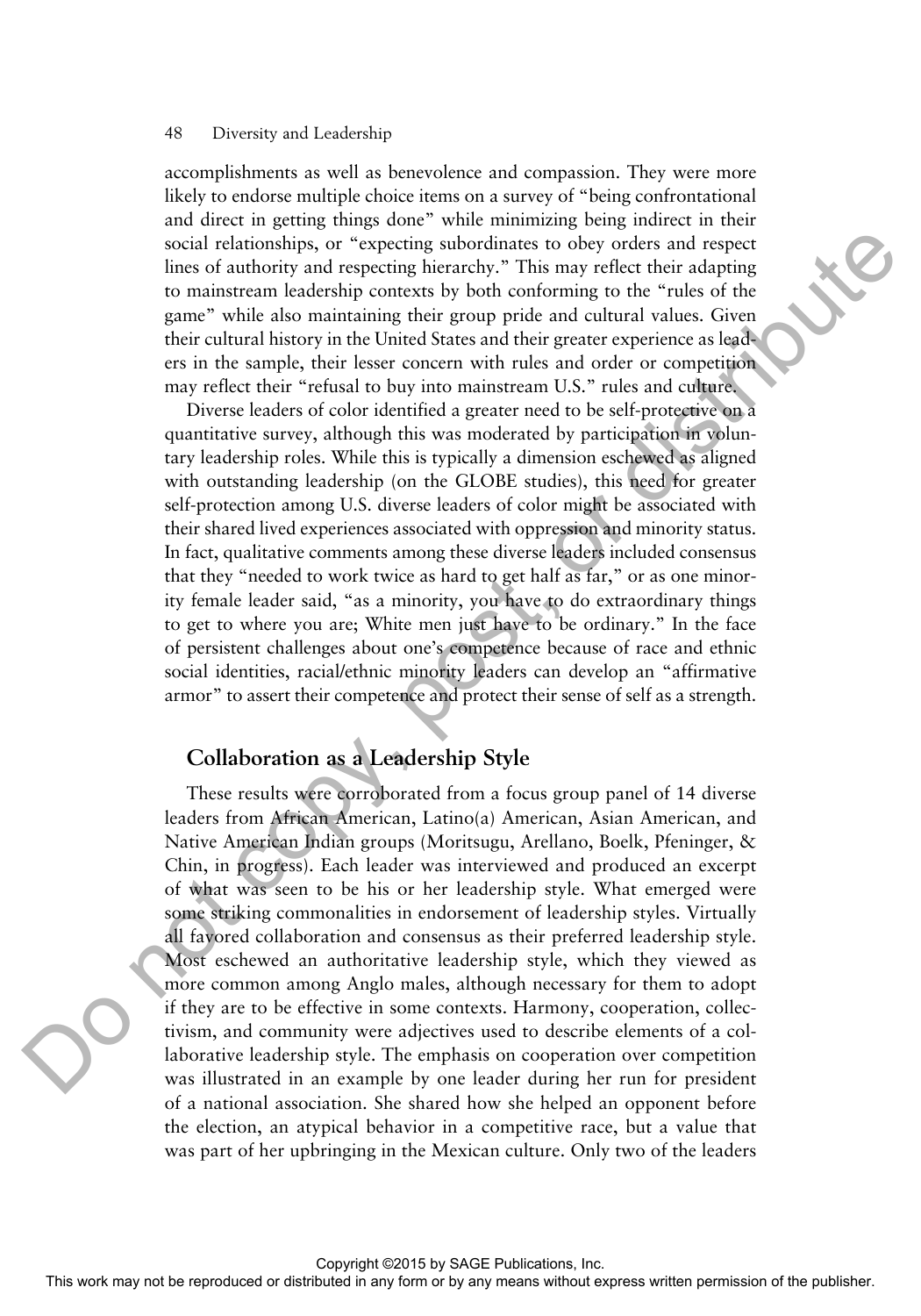supported a transformational style as characteristic of their leadership style in their excerpts. During the focus group, these leaders agreed that transformation happens when there is consensus and when people support the initiatives that the president helps facilitate.

Results from two qualitative studies (Chin, 2013) confirm that diverse leaders of color generally feel their exercise of leadership is influenced by their ethnicity, culture and minority status, or lived experiences associated with gender and race. What emerged in the focus group were some unique expressions of leadership styles characterized by their different ethnicities and shaped by their cultural values, philosophies, and worldviews. While all preferred a collaborative or consensus leadership style, they expressed it differently. This may have been reflected in choice of language and/or explication of meaning associated with specific terms.

Native American Indian leaders viewed effective leadership as not being visible but to push others forward. The Asian American leaders viewed leadership as inclusive of modesty and harmony interpersonally and as explaining their collaborative style of leadership. The Latino/a American leaders viewed cultural values of *familismo* and *personalismo* as central and preexisting conditions for leadership; the importance of establishing a relationship before proceeding to lead was stressed.

The emphasis on community and interpersonal relationships emerged as a strong preference and precondition for effective leadership. This was reflected in the concern for members as a dimension of leadership and in embracing the mottoes that 'it takes a village" and "standing on the shoulders of those before you" to enable all members to get ahead. These diverse leaders believed that effective leadership means stepping back and allowing the strengths of others to emerge, and that facilitating growth and change means creating a community where people feel they can have a voice and express their opinions. One Native American Indian leader articulated this as a "silent leadership" style consistent with Native American Indian values. The salience of these implicit leadership assumptions among diverse leaders of color is important because these phenomena are often not considered as important factors in the leadership literature, most likely because most leadership studies do not include the voices of diverse leaders of color. These findings suggest new dimensions and different perspectives to be considered in understanding leadership if we are inclusive of diversity. inductions that the purcise controllation between the relation to the controllation of the controllation or distributed in any form or by any means with the increase of the controllation of the company of the company in a

### **Leader Identity**

Differences between private and public self-descriptions of leadership were evident in differences between survey results and focus group results on leadership (Chin, 2013). While diverse leaders identified themselves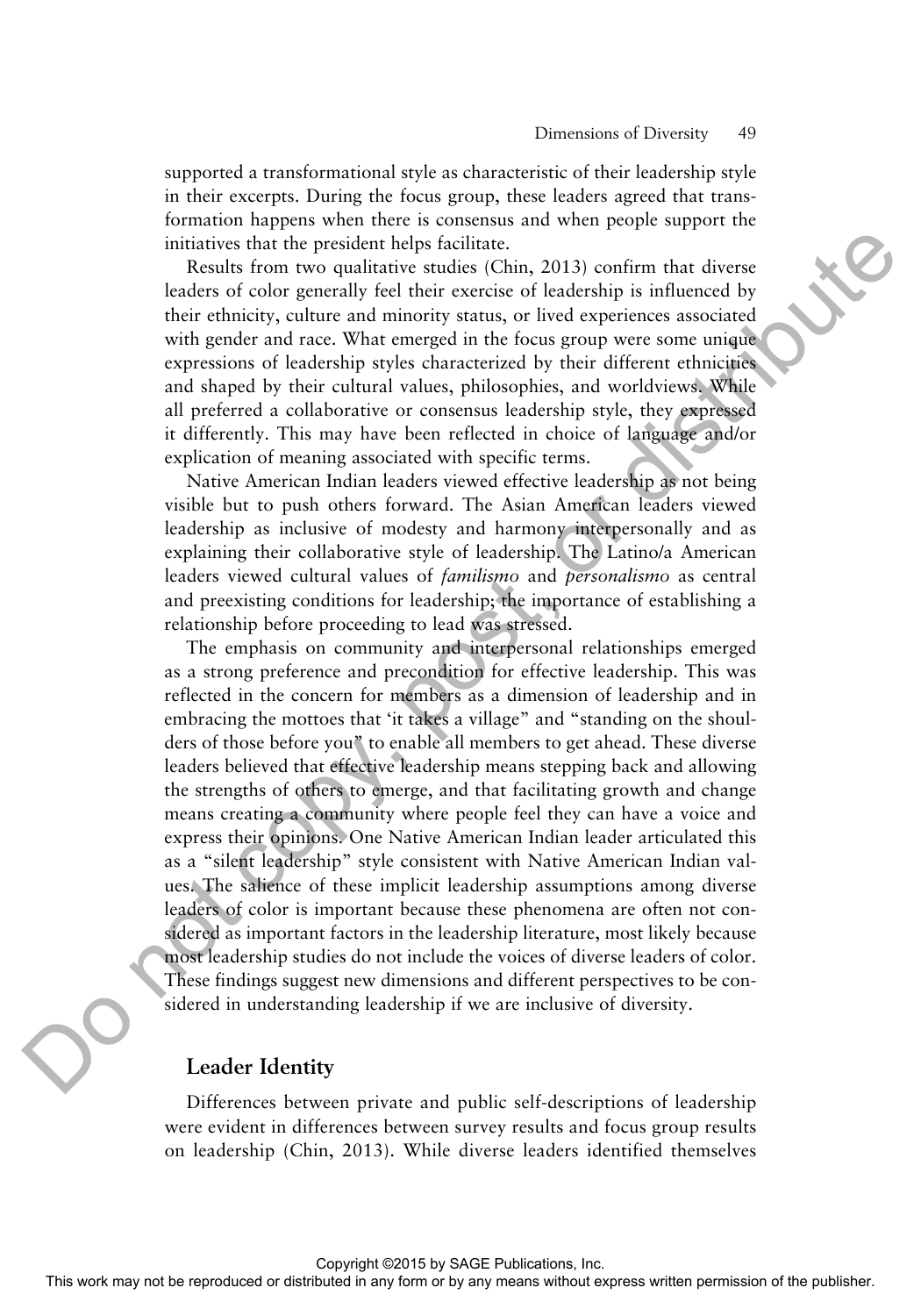as leaders on an anonymous survey, they were reluctant to publicly label themselves as leaders. Five out the 14 diverse leaders interviewed identified their "reluctance" to label themselves as leaders; virtually all but one identified themselves as "reluctant" to self-label as leader or to assume leadership roles without encouragement from mentors or past leaders. "Having to be asked" or urged to seek leadership positions was a consistent theme that many associated as consistent with cultural values of modesty.

While the leadership literature often uses case studies and case examples of models of effective leaders, these are typically those of White, heterosexual men. The need for expanding such case examples, not as exceptions but as different styles of effective leadership shaped by different cultural assumptions and values, is essential. If we are to focus on diversity leadership, we need to understand the experiences of leaders who make up this cadre. Often, people will refer to White men leaders as leaders but will add qualifiers to those who do not fit in this prototypic category—for example, women leaders, Black leaders, gay leaders, and so forth. Examples and quotes from diverse leaders (defined as those not typically viewed as simply leaders) are informative in understanding how diversity and leadership interact. The overriding conclusion by diverse racial/ethnic leaders about perceptions of themselves and of their leadership is that "It is a different experience!" The internal or the reader or the experiment or the relation of the representation or the reproduced or the reproduced or the relation of the results of models. The reader or the publisher of the publisher with a smaller

### **From Exception to Inclusive**

The goal of this book is to move these exceptional cases to be inclusive within a diverse leadership paradigm. Bennett (1998) suggests a shift from an ethnocentric to an ethnorelative worldview, which recognizes the existence of multiple perspectives. Those who remain "culturally constrained" have not moved beyond the limits of their own cultural lens versus "cultural transcenders" who have committed to exploring the complexities of diversity (Moodian, 2009, p. 21). The remaining chapters reflect the application of this perspective to leadership.

### **Summary**

Culture and ethnicity are central to how leaders exercise their leadership and to how members perceive and what they expect of effective leaders. Cultural value orientations and worldviews, which frame the GLOBE studies examining culture and leadership, showed significant cultural variation in leadership profiles across 62 different countries throughout the world.

Copyright ©2015 by SAGE Publications, Inc.